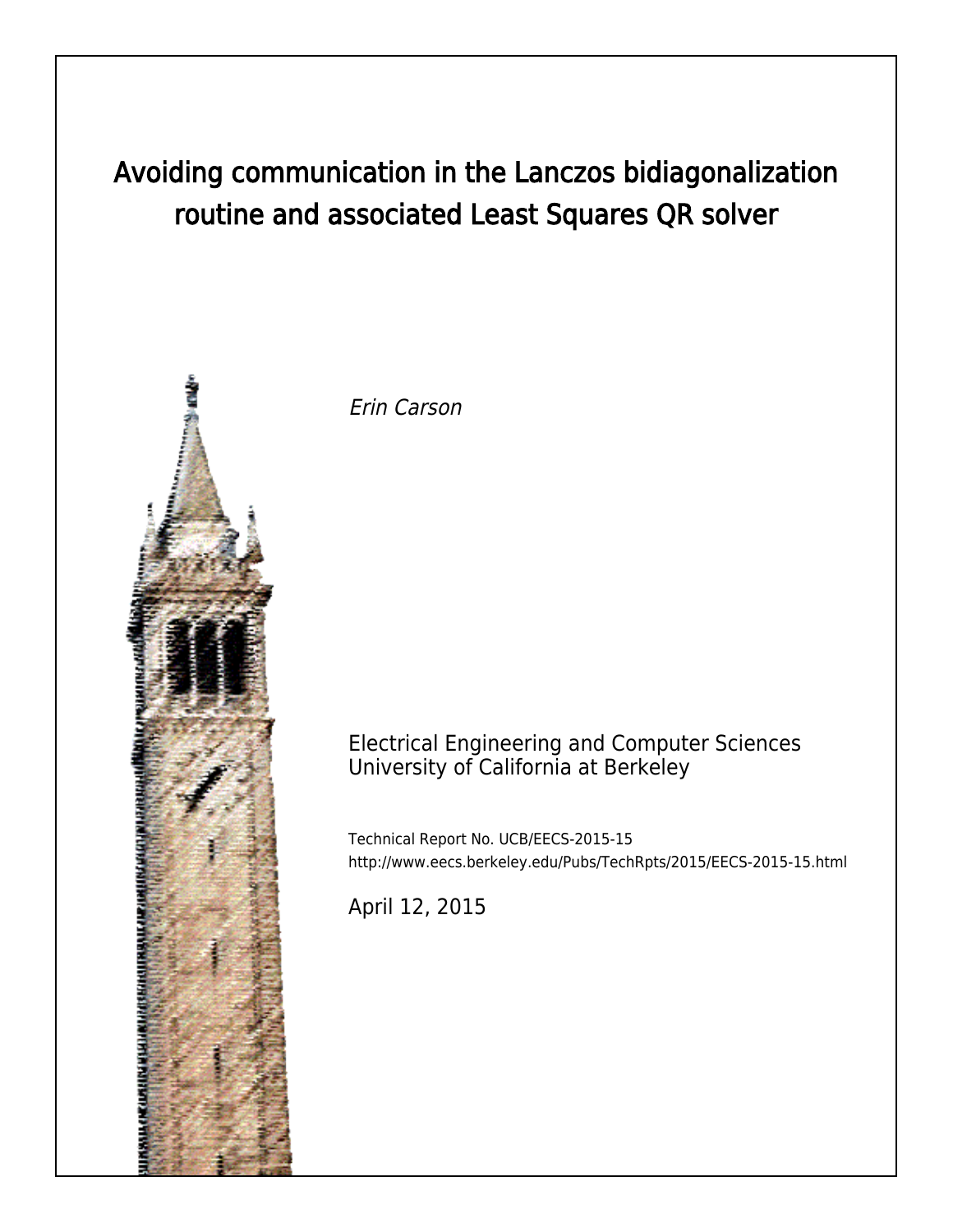Copyright  $\odot$  2015, by the author(s). All rights reserved.

Permission to make digital or hard copies of all or part of this work for personal or classroom use is granted without fee provided that copies are not made or distributed for profit or commercial advantage and that copies bear this notice and the full citation on the first page. To copy otherwise, to republish, to post on servers or to redistribute to lists, requires prior specific permission.

## Acknowledgement

This material is based upon work supported by the U.S. Department of Energy Office of Science, Office of Advanced Scientific Computing Research, Applied Mathematics program under Award Numbers DE-SC0004938, DE-SC0003959, and DE-SC0010200; by the U.S. Department of Energy Office of Science, Office of Advanced Scientific Computing Research, X-Stack program under Award Numbers DE-SC0005136, DE-SC0008699, DE-SC0008700, and AC02-05CH11231; by DARPA Award Number HR0011-12-2-0016, as well as contributions from Intel, Oracle, and MathWorks.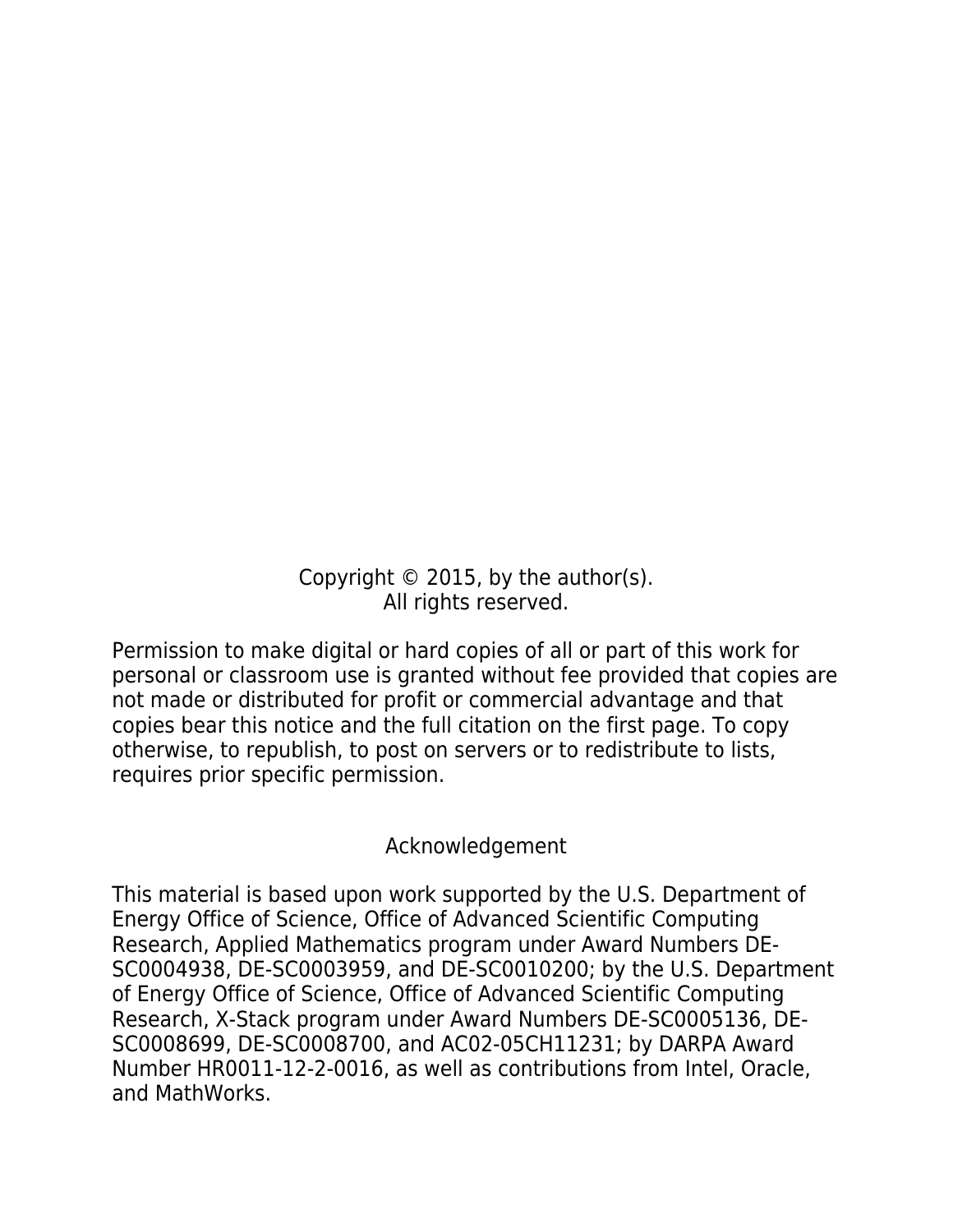### AVOIDING COMMUNICATION IN THE LANCZOS BIDIAGONALIZATION ROUTINE AND ASSOCIATED LEAST SQUARES QR SOLVER

#### ERIN CARSON

Abstract. Communication – the movement of data between levels of memory hierarchy or between processors over a network – is the most expensive operation in terms of both time and energy at all scales of computing. Achieving scalable performance in terms of time and energy thus requires a dramatic shift in the field of algorithmic design. Solvers for sparse linear algebra problems, ubiquitous throughout scientific codes, are often the bottlenecks in application performance due to a low computation/communication ratio. In this paper we develop three potential implementations of communication-avoiding Lanczos bidiagonalization algorithms and discuss their different computational requirements. Based on these new algorithms, we also show how to obtain a communication-avoiding LSQR least squares solver.

1. Introduction. Classical implementations of Krylov methods, Lanczos bidiagonalization methods included, require one or more sparse matrix-vector multiplications (SpMVs) and one or more inner product operations in each iteration. These computational kernels are both communication-bound on modern computer architectures. To perform an SpMV, each processor must communicate entries of the source vector it owns to other processors in the parallel algorithm, and in the sequential algorithm the matrix A must be read from slow memory (when it is too large to fit in cache, the most interesting case). Inner products involve a global reduction (see [21, §11.4]) in the parallel algorithm, and a number of reads and writes to slow memory in the sequential algorithm (depending on the size of the vectors and the size of the fast memory).

Thus, many efforts have focused on communication-avoiding Krylov subspace methods (CA-KSMs), or s-step Krylov methods, which can perform s iterations with a factor of  $O(s)$  less communication than classical KSMs; see, e.g., [3, 4, 6, 8, 9, 11, 14, 15, 22, 23]. In practice, this can translate into significant speedups for many problems [18, 24]. In this paper, we will use the terminology 's-step methods', which was introduced in [5]. The reader should note this use of the term differs from other works, e.g., [7, 16] and [13, §9.2.7], in which the term 's-step methods' is used to refer to a type of restarted Lanczos procedure.

In this manuscript we present three approaches to developing communicationavoiding variants of Lanczos bidiagonalization. Each of the three approaches are used to give both communication-avoiding upper and lower bidiagonalization routines. The LSQR least squares solver of Paige and Saunders [19] is based on the Lanczos lower bidiagonalization method, and we use this to derive two potential CA-LSQR methods based on two of our approaches to communication-avoiding lower bidiagonalization.

The rest of this manuscript is organized as follows. Section 2 gives a brief overview of the communication-avoiding approach and motivates such methods from a performance perspective. In Section 3, we review the upper and lower Lanczos bidiagonalization procedures. In Section 4 we demonstrate three approaches to developing communication-avoiding versions of the algorithms in Section 3. Section 5 first reviews the LSQR method and then gives algorithms for two possible communicationavoiding variants. Section 6 briefly discusses future work, namely, convergence and performance studies to compare these new methods and determine guidelines for when one should be used over another.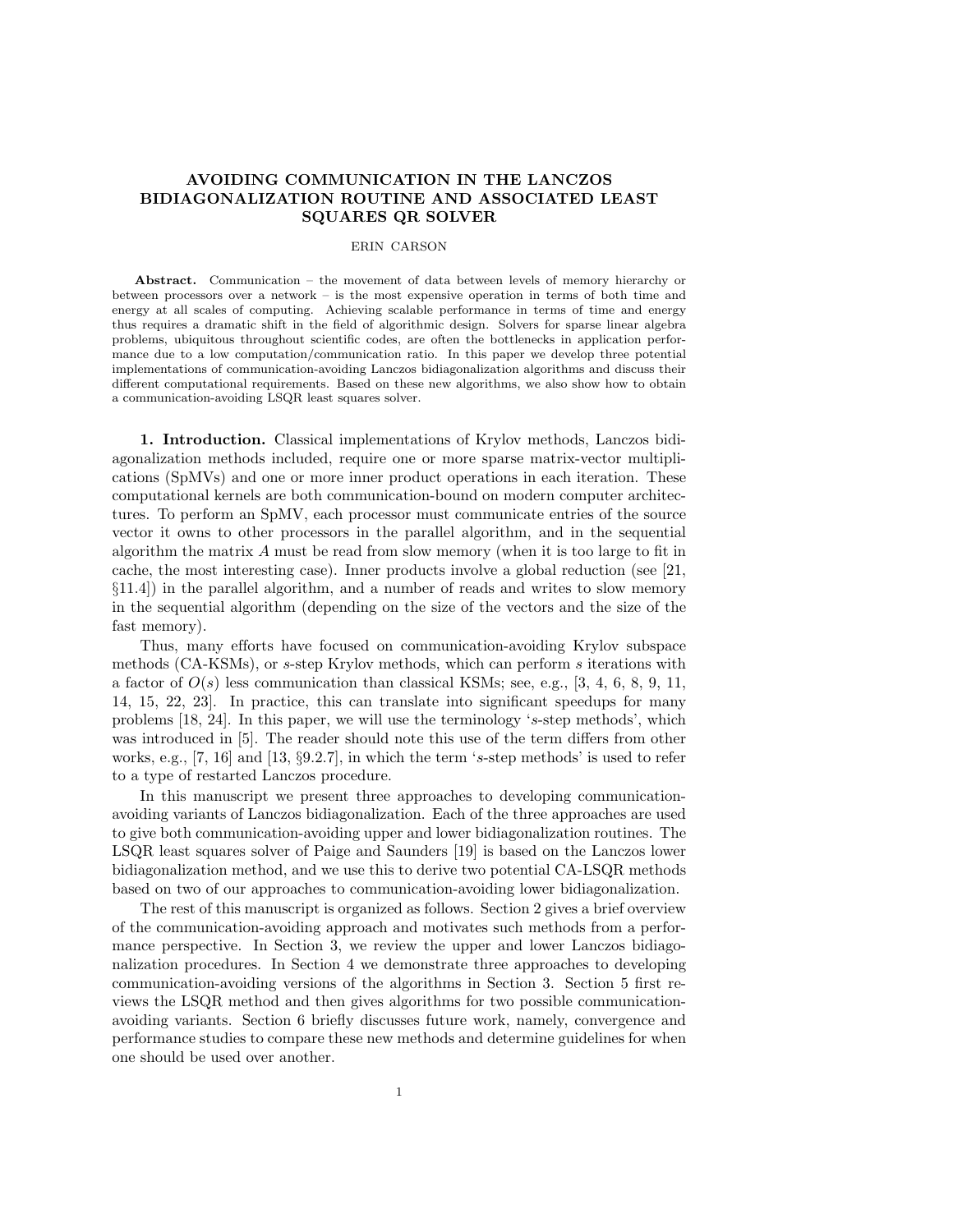2. Background on communication-avoiding Krylov methods. The basic idea behind the CA-KSMs introduced by Hoemmen, Mohiyuddin, and others (see [15]), is to unroll the iteration loop by a factor of  $s > 1$ . One first builds bases for the Krylov subspaces known to contain the iteration vectors to be computed in the next s iterations, computes Gram matrices to store dot products between these basis vectors, and then subsequently performs s iterations, updating the coordinates of the iteration vectors in the precomputed bases rather than the iteration vectors themselves. For a thorough treatment of communication-avoiding Krylov methods, see [1].

This algorithmic change allows use of communication-avoiding kernels which can asymptotically reduce communication cost. The matrix powers kernel optimization fuses together a sequence of s SpMV operations into one kernel invocation. This kernel is used to compute the  $O(s)$ -dimensional Krylov bases, which are denoted by calligraphic letters in this and future sections. Depending on the nonzero structure of A (or whatever matrix we must compute a basis for), this enables communication-avoidance in both serial and parallel implementations, as described in paragraphs below. For an in-depth treatment of the matrix powers kernel implementation, see [10].

**Serial.** In serial, the matrix powers kernel reorganizes the  $O(s)$  SpMVs to maximize reuse of  $A$  and the vector(s). This means ideally reading  $A$  and the starting vector only once and writing the s output vectors spanning the Krylov subspace only once. When the communication cost of reading  $A$  dominates that of reading/writing the vectors (a common situation), this results in an s-fold decrease in both latency (the number of messages sent) and bandwidth (the number of words moved).

Parallel. In a parallel implementation, the matrix powers kernel reorganizes the computation in a similar way but with a slightly different goal. In a parallel SpMV operation, only entries of the vectors need to be communicated. The parallel matrix powers kernel avoids interprocessor synchronization by initially storing some redundant elements of A and the starting vector on different processors and performing redundant computation to compute the s Krylov basis vectors without further synchronization in between SpMVs. Provided the additional bandwidth and latency cost to distribute the starting vector is a lower-order term (equivalently,  $A<sup>s</sup>$  is well partitioned; see [10]) this gives an s-fold savings in latency cost.

Serial and parallel variants of the matrix powers kernel, for both structured and general sparse matrices, are described in [17] and [1], which summarize most of [10] and elaborate on the implementation in [18]. Within [17], we refer the reader to the complexity analysis in Tables 2.3-4, the performance modeling in §2.6, and the performance results in §2.10.3 and §2.11.3, which demonstrate that this optimization leads to speedups in practice.

For example, for a 2D five-point stencil on a  $\sqrt{n} \times \sqrt{n}$  mesh with p processors, assuming  $s \ll \sqrt{n/p}$ , the number of arithmetic operations grows by a factor 1 +  $2s\sqrt{p/n}$ , the number of messages decreases by a factor of  $s/2$ , and the number of words moved grows by a factor of  $1 + (s/2)\sqrt{p/n}$  [17]. Therefore since the additional arithmetic operations and additional words moved are lower order terms, we expect to see a  $\Theta(s)$  speedup when latency is the dominant cost. We note that matrix powers kernel performance is sensitive to matrix structure and hardware parameters, making it a good candidate for inclusion in auto-tuning libraries and specializers.

Besides SpMV operations, classical KSMs also must compute inner products in each iteration, which incur a costly global synchronization on parallel computers. For Lanczos-based methods like the ones in this paper, inner products are computed as a block operation producing Gram matrices which are later used to compute dot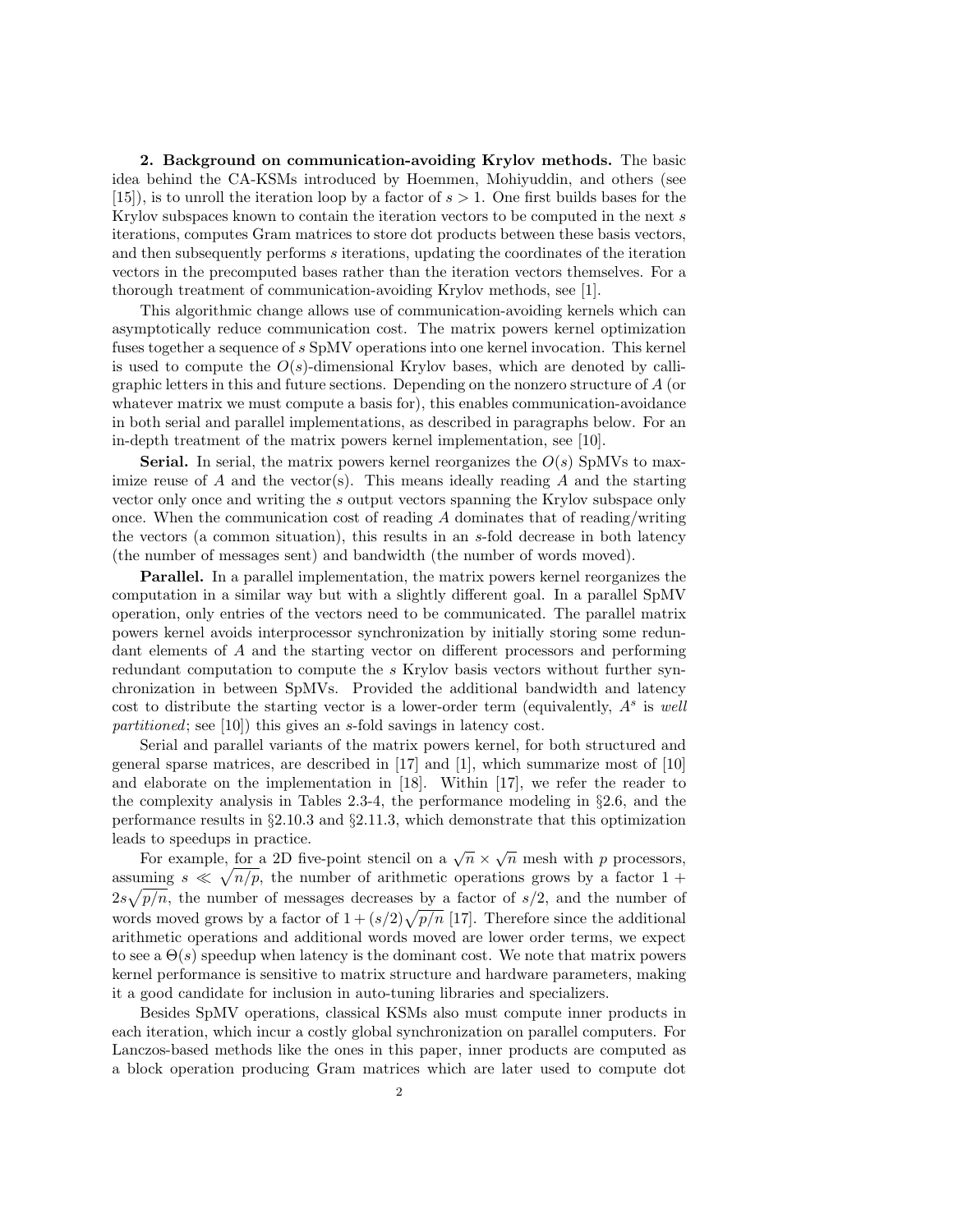products without additional communication. In parallel, this can lead to an s-fold decrease in latency.

These communication-avoiding variants can lead to speedups in practice. We direct the reader to recent performance results in [24], which demonstrate speedups up to 4.2 for a communication-avoiding BICGSTAB implementation with  $s = 4$ .

3. The bidiagonalization algorithm. We first review classical algorithms for reduction of a matrix to both upper bidiagonal and lower bidiagonal form. The original procedure given by Golub and Kahan gives the procedure as a reduction to upper bidiagonal form [12]. With some slight modifications, Paige and Saunders [19] showed that a similar procedure could be used to produce a reduction to lower bidiagonal form, and that this formulation was more amenable to solving the full-rank least squares problem min  $||Ax - b||_2$ . This observation forms the basis for the LSQR algorithm. Both methods are connected in that they both produce the same sequence of vectors  $V_k$  that would be produced by the symmetric Lanczos method applied to  $A^T A$ .

Let A be an  $m$ -by-n matrix and b be a length-m vector. After k iterations, the Lanczos upper bidiagonalization procedure produces the m-by-k matrix  $P_k \equiv$  $[p_1, p_2, \ldots, p_k]$  and the *n*-by-k matrix  $V_k \equiv [v_1, v_2, \ldots, v_k]$  such that

$$
V_k(\theta_1 e_1) = A^T b
$$
  
\n
$$
AV_k = P_k R_k
$$
  
\n
$$
A^T P_k = V_k R_k^T + \theta_{k+1} v_{k+1} e_k^T,
$$

where

$$
R_k = \begin{bmatrix} \rho_1 & \theta_2 & & & \\ & \rho_2 & \theta_3 & & \\ & & \ddots & \ddots & \\ & & & \rho_{k-1} & \theta_k \\ & & & & \rho_k \end{bmatrix},
$$

and in exact arithmetic,  $P_k^T P_k = I$  and  $V_k^T V_k = I$ . The algorithm of Golub and Kahan for reduction to upper bidiagonal form is shown in Algorithm 1. Note that here and in the remainder of this paper bars over variables denote intermediate quantities which are yet to be normalized. We note that one can formulate the upper bidiagonalization algorithm as the Lanczos reduction to tridiagonal form. Letting

$$
Z = [z_1, z_2, \dots, z_{2k}] \equiv \begin{bmatrix} 0 & p_1 & 0 & p_2 & \dots & 0 & p_k \\ v_1 & 0 & v_2 & 0 & \dots & v_k & 0 \end{bmatrix},
$$

$$
\tilde{A} \equiv \begin{bmatrix} 0 & A \\ A^T & 0 \end{bmatrix}, \text{ and } \tilde{T} \equiv \begin{bmatrix} 0 & \rho_1 \\ \rho_1 & 0 & \theta_2 \\ \theta_2 & 0 & \rho_2 \\ \vdots & \vdots & \ddots & \vdots \\ \rho_2 & 0 & \ddots \\ \vdots & \vdots & \ddots & \vdots \\ \theta_k & 0 & \rho_k \\ \theta_k & 0 & \rho_k \\ \vdots & \vdots & \vdots \\ \rho_k & 0 & \rho_k \end{bmatrix},
$$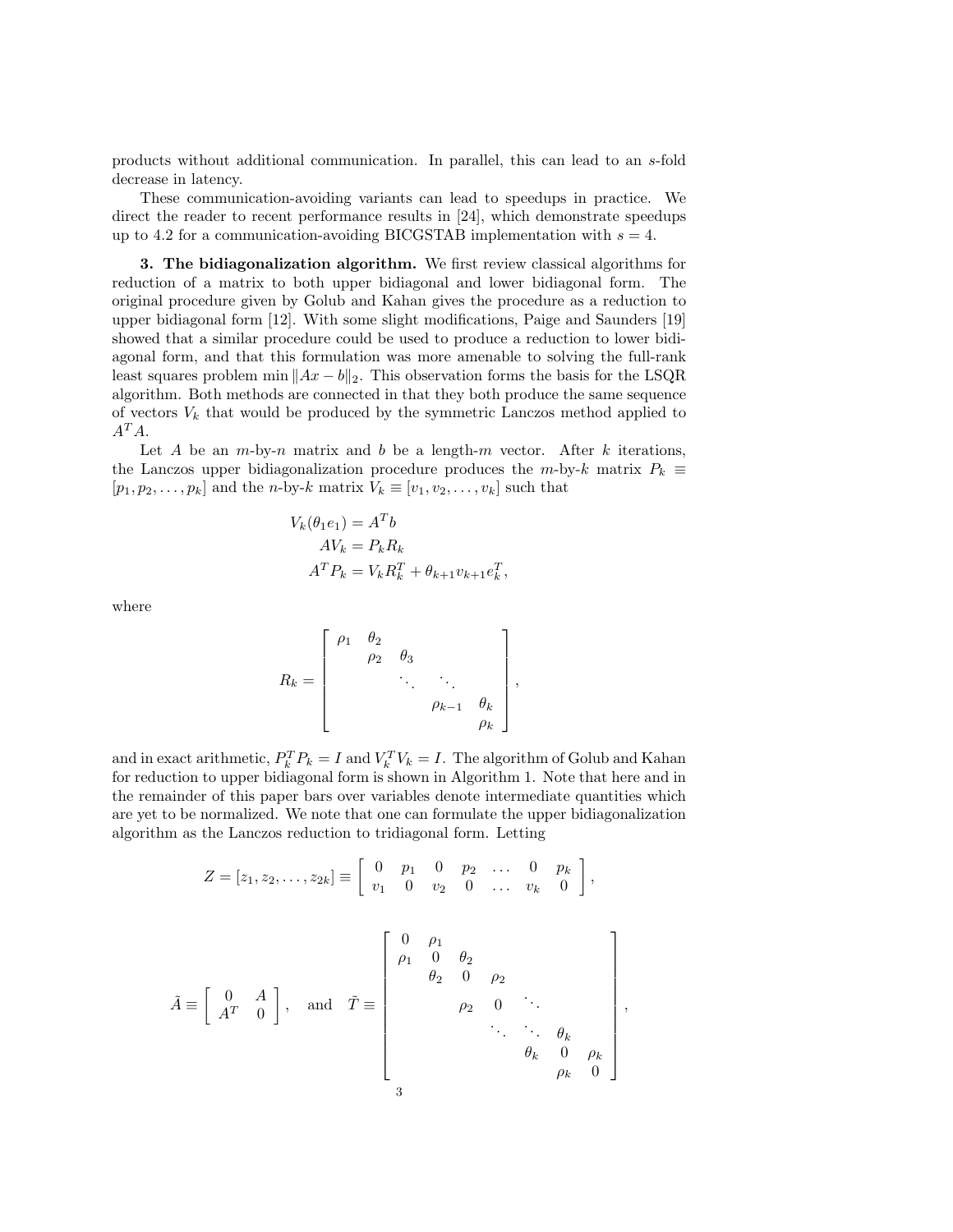the procedure in Algorithm 1 is mathematically equivalent to

$$
\tilde{A}Z = Z\tilde{T} + \theta_{k+1}z_{2k+1}e_{2k}^T,
$$

with  $Z^H Z = I_{2k}$  and  $Z^H z_{2k+1} = 0$ . This means that, in exact arithmetic, k steps of the upper bidiagonalization procedure applied to  $A$  with starting vector  $v_1$  produces the same information as  $2k$  steps of symmetric Lanczos applied to cyclic matrix  $A$ with starting vector  $z_1$  as defined above.

Algorithm 1 Lanczos reduction to upper bidiagonal form **Require:**  $m$ -by-n matrix A and length-n vector  $b$ 1:  $\theta_1 = ||A^T b||_2, v_1 = A^T b/\theta_1, \bar{p}_1 = Av_1, \rho_1 = ||\bar{p}_1||_2, p_1 = \bar{p}_1/\rho_1$ 2: for  $i = 1, 2, \ldots$  until convergence do 3:  $\bar{v}_{i+1} = A^T p_i - \rho_i v_i$ 4:  $\theta_{i+1} = ||\bar{v}_{i+1}||_2$ 5:  $v_{i+1} = \bar{v}_{i+1}/\theta_{i+1}$ 6:  $\bar{p}_{i+1} = Av_{i+1} - \theta_{i+1}p_i$ 7:  $\rho_{i+1} = ||\bar{p}_{i+1}||_2$ 8:  $p_{i+1} = \bar{p}_{i+1}/\rho_{i+1}$ 9: end for

We will also consider reduction to *lower* bidiagonal form for the purpose of easy connection to the LSQR method of Paige and Saunders [19]. Again, A is an  $m$ -by-n matrix and b is a length-m vector. After k iterations, the Lanczos lower bidiagonalization procedure produces the m-by- $(k+1)$  matrix  $U_{k+1} \equiv [u_1, u_2, \ldots, u_{k+1}]$  and the  $n$ -by-k matrix  $V_k \equiv [v_1, v_2, \dots, v_k]$  such that

$$
U_{k+1}(\beta_1 e_1) = b
$$
  
\n
$$
AV_k = U_{k+1}B_k
$$
  
\n
$$
A^T U_{k+1} = V_k B_k^T + \alpha_{k+1}u_{k+1}e_{k+1}^T,
$$

where

$$
B_k = \begin{bmatrix} \alpha_1 \\ \beta_2 & \alpha_2 \\ & \beta_3 & \ddots \\ & & \ddots & \ddots \\ & & & \beta_{k+1} \end{bmatrix},
$$

and in exact arithmetic,  $U_{k+1}^T U_{k+1} = I$  and  $V_k^T V_k = I$ .

Again in this case, we can formulate the lower bidiagonalization algorithm as the Lanczos reduction to tridiagonal form. Here we define

$$
Z = [z_1, z_2, \dots, z_{2k}] \equiv \begin{bmatrix} 0 & v_1 & 0 & v_2 & \dots & 0 & v_k \\ u_1 & 0 & u_2 & 0 & \dots & u_k & 0 \end{bmatrix},
$$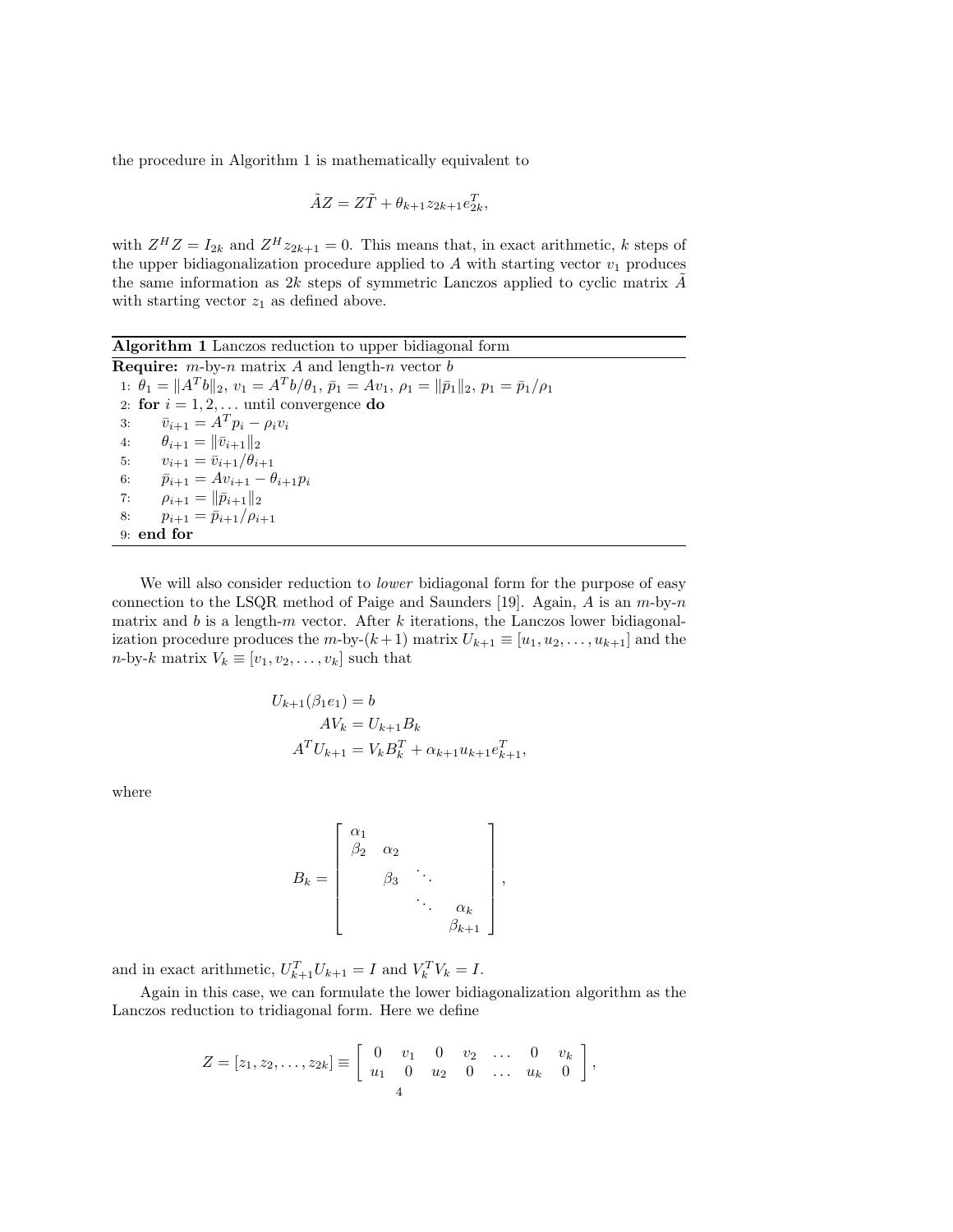$$
\tilde{A} \equiv \left[ \begin{array}{ccc} 0 & A^T \\ A & 0 \end{array} \right], \text{ and } \tilde{T} \equiv \left[ \begin{array}{cccc} 0 & \alpha_1 & & & \\ \alpha_1 & 0 & \beta_2 & & & \\ & \beta_2 & 0 & \alpha_2 & & \\ & & \alpha_2 & 0 & \ddots & \\ & & & \ddots & \ddots & \beta_k & \\ & & & & \beta_k & 0 & \alpha_k \\ & & & & & \alpha_k & 0 \end{array} \right],
$$

and then Algorithm 2 is mathematically equivalent to

$$
\tilde{A}Z = Z\tilde{T} + \beta_{k+1}z_{2k+1}e_{2k}^T,
$$

with  $Z^H Z = I_{2k}$  and  $Z^H z_{2k+1} = 0$ . Then in exact arithmetic, k steps of the lower bidiagonalization procedure applied to  $A$  with starting vector  $u_1$  produces the same information as  $2k$  steps of symmetric Lanczos applied to cyclic matrix  $A$  with starting vector  $z_1$  as defined above.

Algorithm 2 Lanczos reduction to lower bidiagonal form

**Require:**  $m$ -by-n matrix A and length-n starting vector  $b$ 1:  $\beta_1 = ||b||_2$ ,  $u_1 = b/\beta_1$ ,  $\bar{v}_1 = A^T u_1$ ,  $\alpha_1 = ||\bar{v}_1||_2$ ,  $v_1 = \bar{v}_1/\alpha_1$ 2: for  $i = 1, 2, \ldots$  until convergence do 3:  $\bar{u}_{i+1} = Av_i - \alpha_i u_i$ 4:  $\beta_{i+1} = ||\bar{u}_{i+1}||_2$ 5:  $u_{i+1} = \bar{u}_{i+1}/\beta_{i+1}$ 6:  $\bar{v}_{i+1} = A^T u_{i+1} - \beta_{i+1} v_i$ 7:  $\alpha_{i+1} = ||\bar{v}_{i+1}||_2$ 8:  $v_{i+1} = \bar{v}_{i+1}/\alpha_{i+1}$ 9: end for

4. Communication-avoiding Lanczos bidiagonalization. There are at least three ways to derive communication-avoiding variants of Algorithms 1 and 2, each with associated pros and cons. The correct method to choose will depend on the structure and conditioning of the matrix, the requirements of the particular application, and machine-specific parameters such as cache size and relative latency/bandwidth cost. We describe the three potential communication-avoiding variants in subsections below.

4.1. Equivalent form of CA-Lanczos. As discussed in Section 3, k steps of either bidiagonalization procedure in Algorithm 1 or 2 will produce the same information as 2k steps of symmetric Lanczos applied to the appropriately defined cyclic matrix A and appropriately chosen starting vector  $z_1$ . Therefore one can simply use an existing version of CA-Lanczos (available in, e.g.,  $[15, 1, 2]$ ) run on input A and  $z_1$ , and recover the bidiagonalization matrices, either  $P_k$ ,  $V_k$ , and  $R_k$  for upper bidiagonalization, or  $U_{k+1}$ ,  $V_k$ , and  $B_k$  for lower bidiagonalization, from Z and T.

This method is simple and allows us to use an existing communication-avoiding method. The drawback is that the system is now twice the size, and extra work and storage will be required unless the Lanczos method is modified to optimize for the block non-zero structure of the matrix/vectors.

4.2. Forming Krylov bases. By introducing auxiliary quantities, yet another version can be derived that works by building s-step Krylov bases with  $AA<sup>T</sup>$  and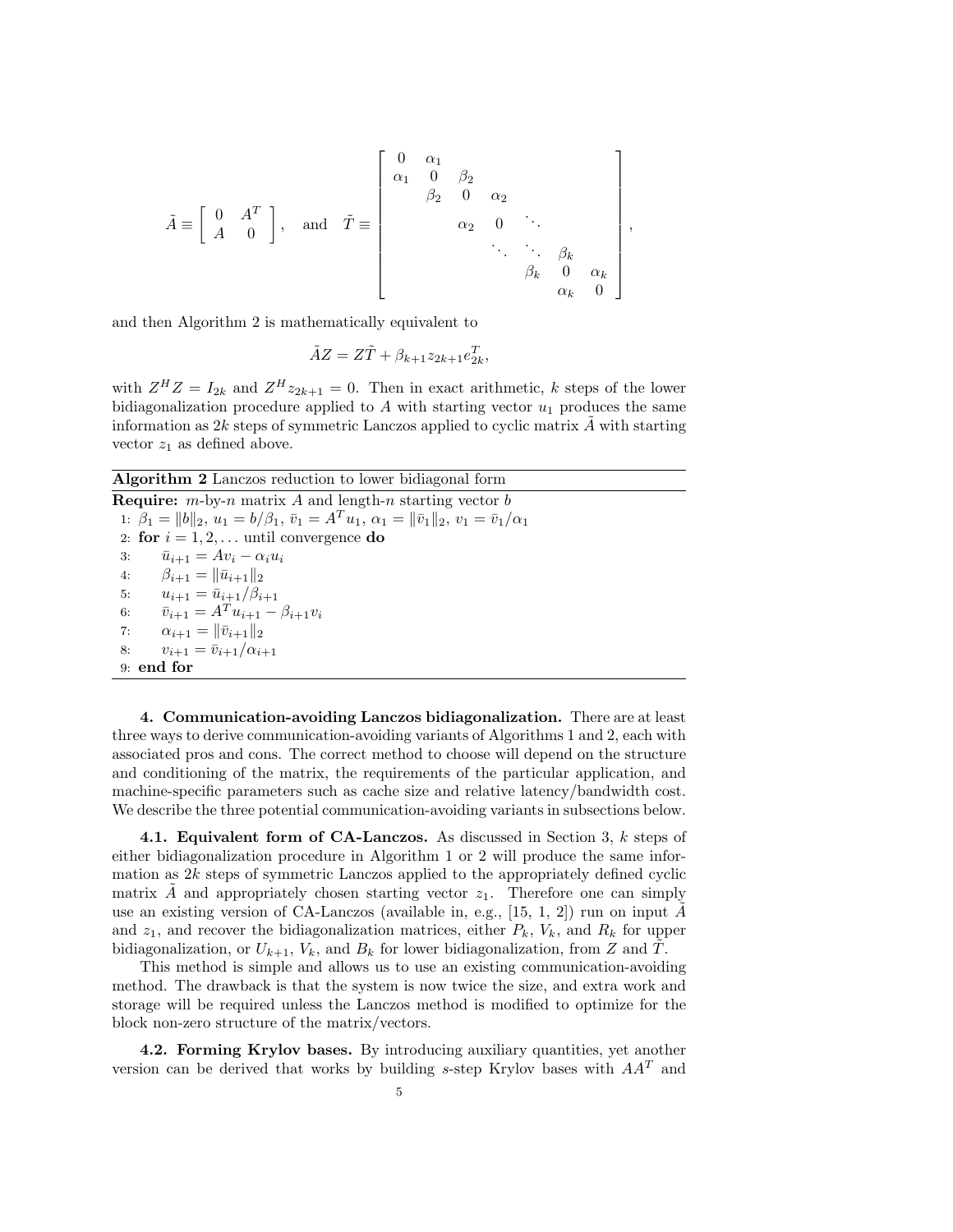$A<sup>T</sup>A$ . The benefit here is that other polynomial bases can be used in order to improve numerical properties (e.g., Newton or Chebyshev). The drawbacks are that this requires computing bases with powers of  $AA<sup>T</sup>$  and  $A<sup>T</sup>A$ , which squares the condition number of A. Also, in order to satisfy the recurrences, we need  $4s + 1$  basis vectors in each iteration, which doubles the number of  $SpMVs$  per s iterations versus the classical method (this is assuming we form and store  $A<sup>T</sup>A$  and  $AA<sup>T</sup>$  offline; otherwise the number of SpMVs required is  $8s + 2$ ). We note that this is equivalent (in exact arithmetic) to the method described in the previous subsection, but takes nonzero blocks into account and uses auxiliary quantities.

We derive this method below for both upper and lower bidiagonalization procedures. Note that in communication-avoiding algorithms, we will switch from indexing iterations by i to indexing iterations by  $sk + j$ , where s is the iteration blocking parameter,  $k$  is the outer iteration index, and  $j$  in the inner iteration index.

4.2.1. Reduction to upper bidiagonal form. Assume we are beginning iteration  $sk + 1$  of Algorithm 1, where  $k \in \mathbb{N}$  and  $0 < s \in \mathbb{N}$ , so that  $v_{sk+1}$  and  $p_{sk+1}$ have just been computed. Recall that

$$
p_{sk+j+1} \in \mathcal{K}_{s+1}(AA^T, p_{sk+1}) + \mathcal{K}_s(AA^T, Av_{sk+1}) \text{ and}
$$
  

$$
v_{sk+j+1} \in \mathcal{K}_s(A^T A, v_{sk+1}) + \mathcal{K}_s(A^T A, A^T p_{sk+1}),
$$

for  $j \in \{0, \ldots, s\}.$ 

We define basis matrices whose columns span these subspaces as follows. Let  $\mathcal{V}_k$  be a basis for  $\mathcal{K}_s(A^T A, v_{sk+1}), \tilde{\mathcal{V}}_k$  a basis for  $\mathcal{K}_s(AA^T, Av_{sk+1}), \mathcal{P}_k$  a basis for  $\mathcal{K}_{s+1}(AA^T, p_{sk+1})$  and  $\tilde{\mathcal{P}}_k$  a basis for  $\mathcal{K}_s(A^T A, A^T p_{sk+1})$ . Assuming these polynomial bases are generated using a three-term recurrence, we can write the recurrence relations

$$
(AA^T)[\underline{\mathcal{P}}_k, 0, \underline{\tilde{\mathcal{V}}}_k, 0] = [\mathcal{P}_k, \widetilde{\mathcal{V}}_k] \begin{bmatrix} [T_k^{(\mathcal{P})}, 0] & 0 \\ 0 & [T_k^{(\widetilde{\mathcal{V}})}, 0] \end{bmatrix} \text{ and}
$$

$$
(A^T A)[\underline{\mathcal{V}}_k, 0, \underline{\tilde{\mathcal{P}}}_k, 0] = [\mathcal{V}_k, \widetilde{\mathcal{P}}_k] \begin{bmatrix} [T_k^{(\mathcal{V})}, 0] & 0 \\ 0 & [T_k^{(\widetilde{\mathcal{P}})}, 0] \end{bmatrix},
$$

where  $\mathcal{P}_k$ ,  $\mathcal{V}_k$ ,  $\mathcal{V}_k$ , and  $\tilde{\mathcal{P}}_k$  are the same as  $\mathcal{P}_k$ ,  $\tilde{\mathcal{V}}_k$ ,  $\mathcal{V}_k$ , and  $\tilde{\mathcal{P}}_k$ , resp., but with the last column removed, and the  $T_k$  matrices are tridiagonal matrices of the form

$$
\begin{bmatrix}\n\hat{\alpha}_1 & \hat{\beta}_1 \\
\hat{\gamma}_1 & \cdots & \cdots \\
\vdots & \ddots & \hat{\beta}_{i-1} \\
\vdots & \ddots & \hat{\alpha}_i \\
\vdots & \ddots & \hat{\gamma}_i\n\end{bmatrix},
$$
\n(4.1)

where above  $i = s$  for  $T_k^{(\mathcal{P})}$  $a_k^{(\mathcal{P})}$  and  $i = s - 1$  for  $T_k^{(\mathcal{V})}$  $T_k^{(\mathcal{V})}, T_k^{(\tilde{\mathcal{V}})}$  $T_k^{(\tilde{\mathcal{V}})}$ , and  $T_k^{(\tilde{\mathcal{P}})}$  $\binom{n(P)}{k}$ . Note that the entries  $\hat{\alpha}_j$ ,  $\hat{\gamma}_j$ , and  $\hat{\beta}_j$  can be set differently depending on whether we are constructing polynomials in  $AA^T$  or  $A^T A$ . Also note that these recurrence coefficients could be refined with each new outer loop. See Philippe and Reichel [20] for guidelines on setting these entries such that the basis condition number is improved.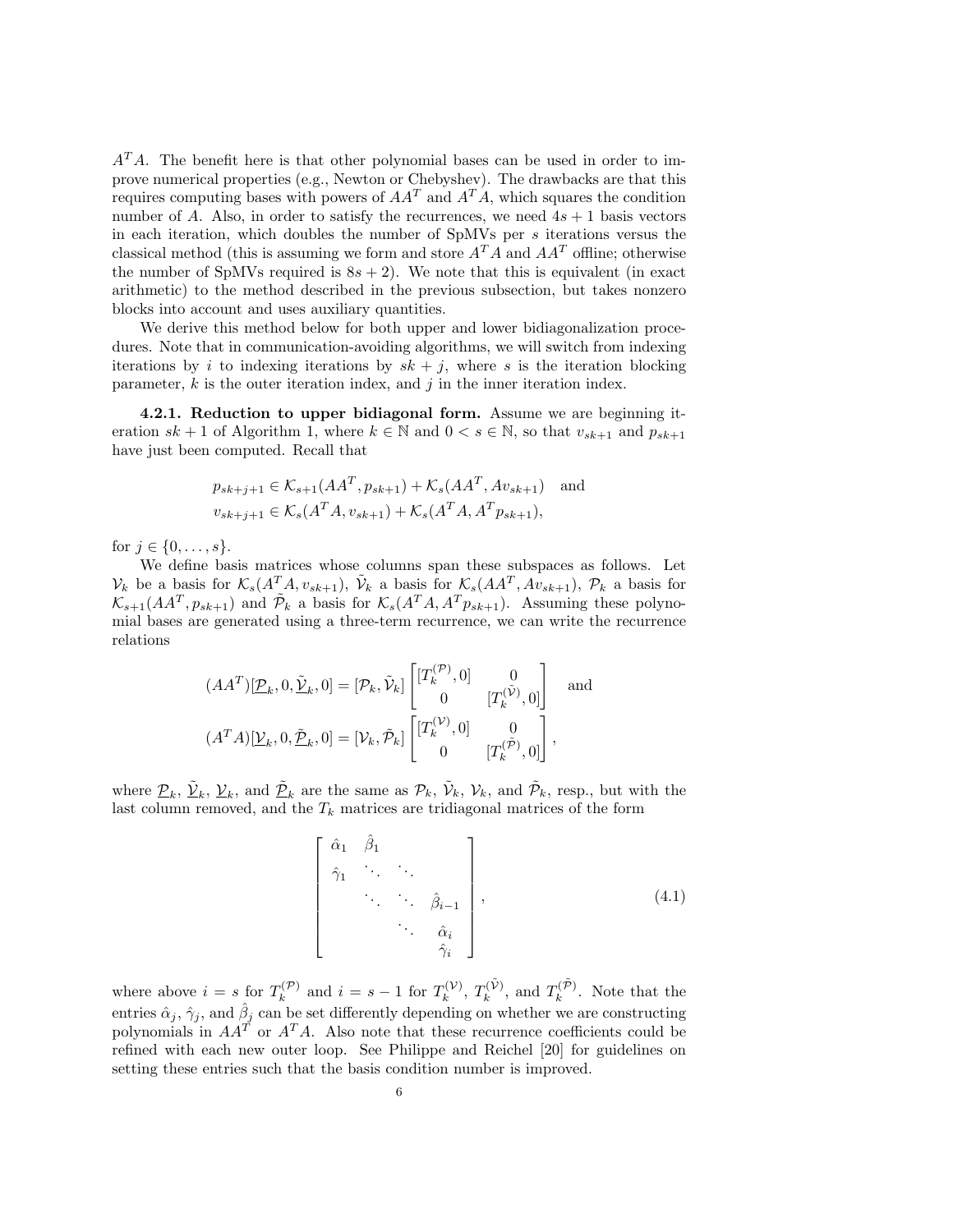To simplify notation, we will define  $\mathcal{Y}_k \equiv [\mathcal{P}_k, \tilde{\mathcal{V}}_k], \underline{\mathcal{Y}}_k \equiv [\underline{\mathcal{P}}_k, 0, \underline{\tilde{\mathcal{V}}}_k, 0], \mathcal{Z}_k \equiv$  $[\mathcal{V}_k, \tilde{\mathcal{P}}_k], \underline{\mathcal{Z}}_k \equiv [\underline{\mathcal{V}}_k, 0, \underline{\tilde{\mathcal{P}}}_k, 0],$  and

$$
T^{(\mathcal{Y})}_k\equiv \begin{bmatrix} [T^{(\mathcal{P})}_k,0] & 0 \\ 0 & [T^{(\tilde{\mathcal{V}})}_k,0] \end{bmatrix}, \qquad T^{(\mathcal{Z})}_k\equiv \begin{bmatrix} [T^{(\mathcal{V})}_k,0] & 0 \\ 0 & [T^{(\tilde{\mathcal{P}})}_k,0] \end{bmatrix}.
$$

This lets us rewrite the recurrences as

$$
(AA^T)\underline{\mathcal{Y}}_k = \mathcal{Y}_k T_k^{(\mathcal{Y})}
$$
 and  $(A^T A)\underline{\mathcal{Z}}_k = \mathcal{Z}_k T_k^{(\mathcal{Z})}$ .

The recurrences do not give us a way to represent multiplication by A and  $A<sup>T</sup>$  in these new bases, which are necessary to perform updates to the coordinate vectors  $v'_{j+1}$  and  $p'_{j+1}$ . The recurrences do however give ways to multiply by  $AA^T$  and  $A^TA$ , and we introduce auxiliary quantities to make use of this. Let

$$
\tilde{p}_{sk+j+1} \equiv A^T p_{sk+j+1} = A^T (Av_{sk+j+1} - \theta_{sk+j+1} p_{sk+j}) / \rho_{sk+j+1}
$$
  
\n
$$
= ((A^T A) v_{sk+j+1} - \theta_{sk+j+1} \tilde{p}_{sk+j}) / \rho_{sk+j+1}, \text{ and}
$$
  
\n
$$
\tilde{v}_{sk+j+1} \equiv A v_{sk+j+1} = A (A^T p_{sk+j} - \rho_{sk+j} v_{sk+j}) / \theta_{sk+j+1}
$$
  
\n
$$
= ((AA^T) p_{sk+j} - \rho_{sk+j} \tilde{v}_{sk+j}) / \theta_{sk+j+1}.
$$

Then vector updates can then be written

$$
\bar{v}_{sk+j+1} = \tilde{p}_{sk+j} - \rho_{sk+j} v_{sk+j}, \n\tilde{v}_{sk+j+1} = ((AA^T)p_{sk+j} - \rho_{sk+j}\tilde{v}_{sk+j})/\theta_{sk+j+1}, \text{ and} \n\bar{p}_{sk+j+1} = \tilde{v}_{sk+j+1} - \theta_{sk+j+1} p_{sk+j}
$$

for  $j \in \{1, \ldots, s\}$ , and

$$
\tilde{p}_{sk+j+1} = ((A^T A)v_{sk+j+1} - \theta_{sk+j+1}\tilde{p}_{sk+j})/\rho_{sk+j+1}
$$

for  $j \in \{1,\ldots,s-1\}$  ( $\tilde{p}_{sk+s+1}$  is not needed). As before,  $v_{sk+j+1} = \bar{v}_{sk+j+1}/\theta_{sk+j+1}$ and  $p_{sk+j+1} = \bar{p}_{sk+j+1}/\rho_{sk+j+1}$ . Note that  $\tilde{v}_{sk+j+1} \in \mathcal{Y}_k$  for  $j \in \{1, \ldots, s\}$  and  $\tilde{p}_{sk+j+1} \in \mathcal{Z}_k$  for  $j \in \{1, \ldots, s-1\}$ , so no additional basis vectors are required to represent updates to these auxiliary quantities. The classical version of this modified upper bidiagonalization algorithm is given in Alg. 3.

We can then represent  $v_{sk+j+1}$ ,  $\tilde{v}_{sk+j+1}$ ,  $p_{sk+j+1}$ , and  $\tilde{p}_{sk+j+1}$  by their coordinates  $v'_{j+1}$ ,  $\tilde{v}_{j+1}$ ,  $p_{j+1}$ , and  $\tilde{p}_{j+1}$ , resp., in  $\mathcal{Y}_k$  and  $\mathcal{Z}_k$ , i.e.,

$$
v_{sk+j+1} = \mathcal{Z}_k v'_{j+1},
$$
  
\n
$$
\tilde{v}_{sk+j+1} = \mathcal{Y}_k \tilde{v}'_{j+1},
$$
 and  
\n
$$
p_{sk+j+1} = \mathcal{Y}_k p'_{j+1},
$$
 for  $j \in \{1, ..., s\},$  and  
\n
$$
\tilde{p}_{sk+j+1} = \mathcal{Z}_k \tilde{p}'_{j+1}
$$
 for  $j \in \{1, ..., s-1\}.$  (4.2)

Note that using (4.2), in each new outer loop we initialize the coordinate vectors to  $p'_1 = e_1, v'_1 = e_1, \tilde{p}'_1 = e_{s+1}$ , and  $\tilde{v}'_1 = e_{s+2}$ , and update them in each iteration by the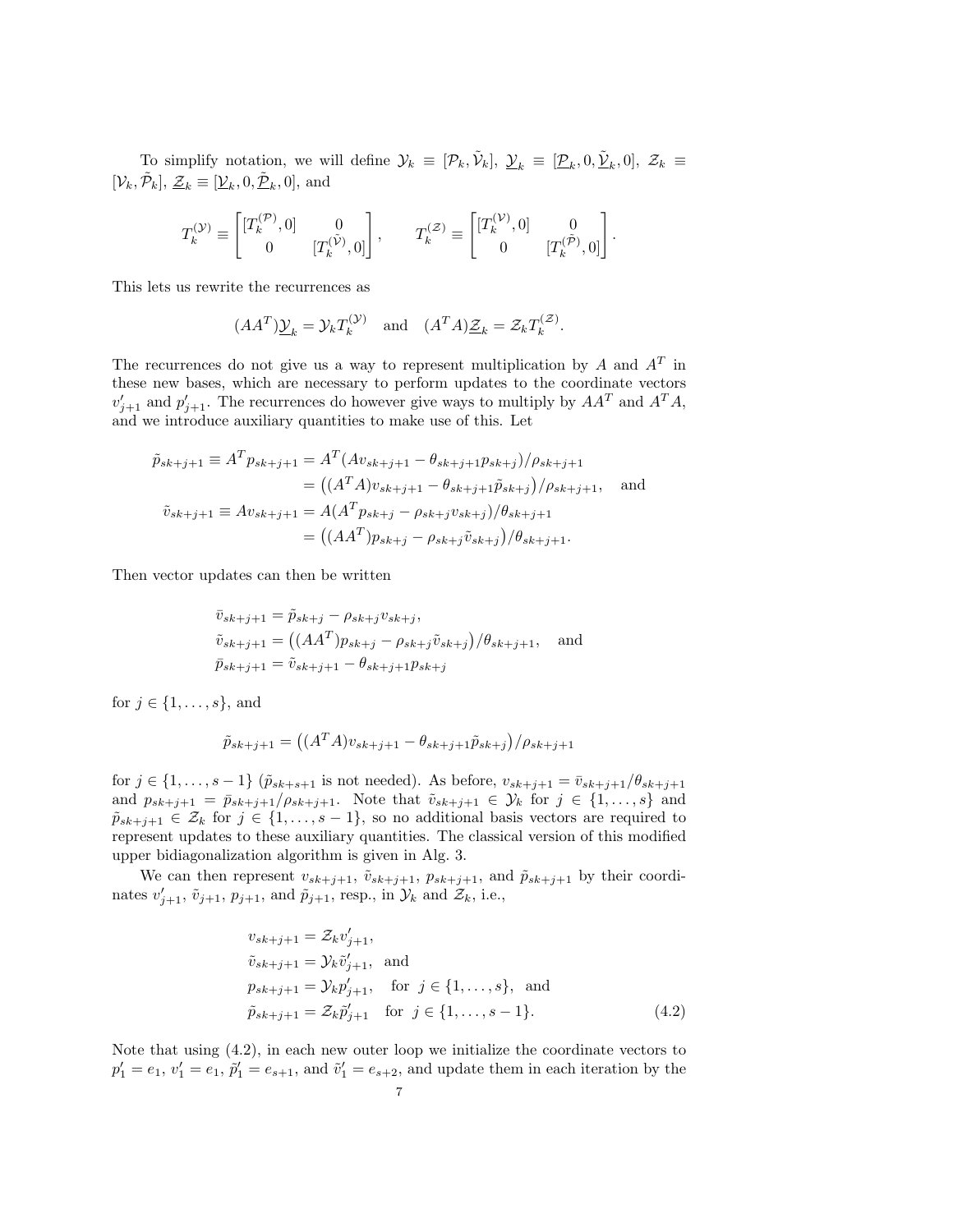Algorithm 3 Lanczos upper bidiagonalization with auxiliary quantities

**Require:**  $m$ -by-n matrix A and length-n vector  $b$ 1:  $\theta_1 = ||A^T b||_2, v_1 = A^T b/\theta_1, \bar{p}_1 = Av_1, \rho_1 = ||\bar{p}_1||_2, p_1 = \bar{p}_1/\rho_1$ 2:  $\tilde{v}_1 = Av_1$ ,  $\tilde{p}_1 = A^T p_1$ 3: for  $i = 1, 2, \ldots$  until convergence do 4:  $\bar{v}_{i+1} = \tilde{p}_i - \rho_i v_i$ 5:  $\theta_{i+1} = ||\bar{v}_{i+1}||_2$ 6:  $v_{i+1} = \bar{v}_{i+1}/\theta_{i+1}$ 7:  $\tilde{v}_{i+1} = (AA^T p_i - \rho_i \tilde{v}_i)/\theta_{i+1}$ 8:  $\bar{p}_{i+1} = \tilde{v}_{i+1} - \theta_{i+1} p_i$ 9:  $\rho_{i+1} = ||\bar{p}_{i+1}||_2$ 10:  $p_{i+1} = \bar{p}_{i+1}/\rho_{i+1}$ 11:  $\tilde{p}_{i+1} = (A^T A v_{i+1} - \theta_{i+1} \tilde{p}_i) / \rho_{i+1}$ 12: end for

formulas

$$
\begin{aligned}\n\bar{v}'_{j+1} &= \tilde{p}'_j - \rho_{sk+j} v'_j, \\
v'_{j+1} &= \bar{v}'_{j+1}/\theta_{sk+j+1}, \\
\tilde{v}'_{j+1} &= \left(T_k^{(\mathcal{Y})} p'_j - \rho_{sk+j} \tilde{v}'_j\right) / \theta_{sk+j+1}, \\
\bar{p}'_{j+1} &= \tilde{v}'_{j+1} - \theta_{sk+j+1} p'_j, \quad \text{and} \\
p'_{j+1} &= \bar{p}'_{j+1} / \rho_{sk+j+1},\n\end{aligned}
$$

for  $j \in \{1, \ldots, s\}$ , and

$$
\tilde{p}'_{j+1} = (T_k^{(\mathcal{Z})} v'_{j+1} - \theta_{sk+j+1} \tilde{p}'_j)/\rho_{sk+j+1},
$$

for  $j \in \{1, \ldots, s-1\}.$ 

Now, it remains to determine how to compute the inner products  $\theta_{sk+j+1}$  and  $\rho_{sk+j+1}$ . We can write

$$
\theta_{sk+j+1} = (\bar{v}_{sk+j+1}^T \bar{v}_{sk+j+1})^{1/2}
$$
  
=  $((Z_k \bar{v}_{j+1}^{\prime})^T (Z_k \bar{v}_{j+1}^{\prime}))^{1/2}$   
=  $(\bar{v}_{j+1}^{\prime T} Z_k^T Z_k \bar{v}_{j+1}^{\prime})^{1/2}$  (4.3)

and

$$
\rho_{sk+j+1} = (\bar{p}_{sk+j+1}^T \bar{p}_{sk+j+1})^{1/2}
$$
  
= ((\mathcal{Y}\_k \bar{p}\_{j+1}')^T (\mathcal{Y}\_k \bar{p}\_{j+1}')^{1/2}  
= (\bar{p}\_{j+1}'^T \mathcal{Y}\_k \mathcal{Y}\_k \bar{p}\_{j+1}')^{1/2}. (4.4)

Defining the Gram matrices

$$
G_k^{(\mathcal{Y})} = \mathcal{Y}_k^T \mathcal{Y}_k
$$
 and  $G_k^{(\mathcal{Z})} = \mathcal{Z}_k^T \mathcal{Z}_k$ ,

we can compute (4.3) and (4.4) by the formulas

$$
\theta_{sk+j+1} = (\bar{v}_{j+1}^{'T} G_k^{(\mathcal{Z})} \bar{v}_{j+1}')^{1/2}
$$
 and  $\rho_{sk+j+1} = (\bar{p}_{j+1}^{'T} G_k^{(\mathcal{Y})} \bar{p}_{j+1}')^{1/2}$ .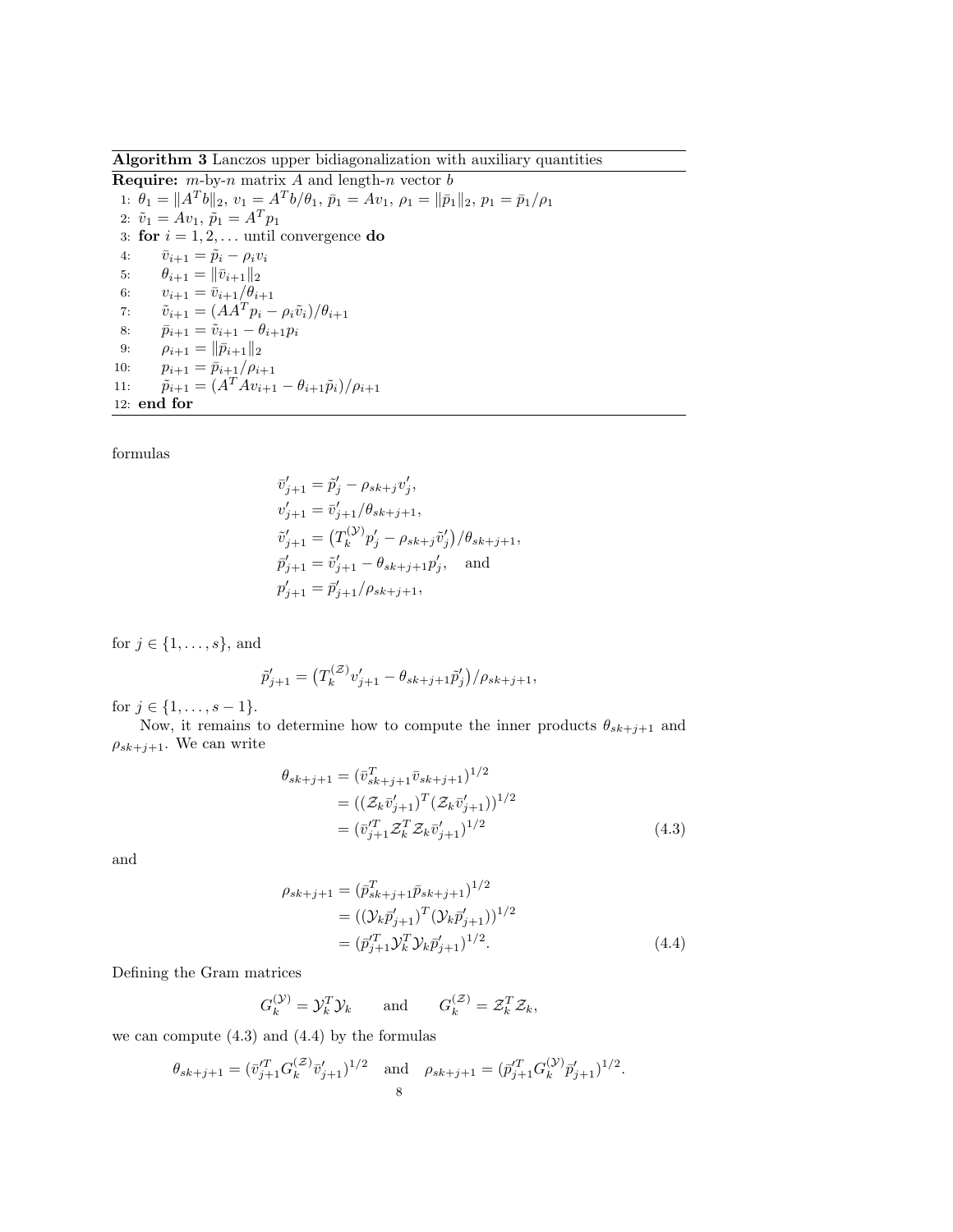The resulting communication-avoiding version of Algorithm 3 is shown in Algorithm 4. Note that in lines 19 and 20 of Algorithm 3, we have shown how to recover all vectors that would be computed in the s iterations. For correctness of the algorithm as shown, only the vectors for the most recent iteration need be recovered for use in the next outer loop.

Algorithm 4 Communication-avoiding Lanczos upper bidiagonalization with auxiliary quantities

**Require:**  $m$ -by-n matrix  $A$  and length-n vector  $b$ 1:  $\theta_1 = ||A^T b||_2, v_1 = A^T b/\theta_1, \bar{p}_1 = Av_1, \rho_1 = ||\bar{p}_1||_2, p_1 = \bar{p}_1/\rho_1$ 2:  $\tilde{v}_1 = Av_1, \, \tilde{p}_1 = A^T p_1$ 3: for  $k = 0, 1, \ldots$  until convergence do 4: Compute  $\mathcal{V}_k$ , a basis for  $\mathcal{K}_s(A^T A, v_{sk+1}), \tilde{\mathcal{V}}_k$ , a basis for  $\mathcal{K}_s(A A^T, A v_{sk+1}),$  $\mathcal{P}_k$ , a basis for  $\mathcal{K}_{s+1}(AA^T, p_{sk+1})$ , and  $\tilde{\mathcal{P}}_k$ , a basis for  $\mathcal{K}_s(A^T A, A^T p_{sk+1})$ . Let  $\mathcal{Y}_k = [\mathcal{P}_k, \tilde{\mathcal{V}}_k], \, \mathcal{Z}_k = [\mathcal{V}_k, \tilde{\mathcal{P}}_k].$ 5:  $G_k^{(\mathcal{Y})} = \mathcal{Y}_k^T \mathcal{Y}_k \qquad G_k^{(\mathcal{Z})} = \mathcal{Z}_k^T \mathcal{Z}_k$ 6:  $v'_1 = e_1, p'_1 = e_1, \tilde{v}'_1 = e_{s+2}, \tilde{p}'_1 = e_{s+1}.$ 7: **for**  $j = 1, ..., s$  do 8:  $\bar{v}'_{j+1} = \tilde{p}'_j - \rho_{sk+j} v'_j$ 9:  $\theta_{sk+j+1} = \left(\bar{v}_{j+1}^{\prime T} G_k^{(\mathcal{Z})}\right)$  $_{k}^{(\mathcal{Z})}\bar{v}_{j+1}^{\prime}\Big)^{1/2}$  $10:$  $y'_{j+1} = \bar{v}'_{j+1}/\theta_{sk+j+1}$  $11:$  $y'_{j+1} = (T_k^{(\mathcal{Y})})$  $\hat{p}_j^{( \mathcal{Y} )} p_j' - \rho_{s k + j} \tilde{v}_j' ) / \theta_{s k + j + 1}$ 12:  $\overline{p}'_{j+1} = \widetilde{v}'_{j+1} - \theta_{sk+j+1} p'_j$ 13:  $\rho_{sk+j+1} = \left( \bar{p}_{j+1}^{\prime T} G_k^{(\mathcal{Y})} \right)$  $\left(\begin{smallmatrix} \mathcal{Y} \ \mathcal{Y} \end{smallmatrix} \right) \bar{p}_{j+1}^\prime \Big)^{1/2}$ 14:  $p'_{j+1} = \bar{p}'_{j+1}/\rho_{sk+j+1}$ 15: if  $j < s$  then 16:  $\tilde{p}'_{j+1} = (T_k^{(Z)})$  $\hat{p}_k^{(\mathcal{Z})} v_{j+1}' - \theta_{sk+j+1} \tilde{p}_j' )/\rho_{sk+j+1}$ 17: end if 18: end for 19:  $[v_{sk+2}, \ldots, v_{sk+s+1}] = \mathcal{Z}_k[v'_2, \ldots, v'_{s+1}]$ 20:  $[p_{sk+2}, \ldots, p_{sk+s+1}] = \mathcal{Y}_k[p'_2, \ldots, p'_{s+1}]$ 21: end for

4.2.2. Reduction to lower bidiagonal form. Now assume we are beginning iteration  $sk + 1$  of Algorithm 2, where  $k \in \mathbb{N}$  and  $0 < s \in \mathbb{N}$ , so that  $u_{sk+1}$  and  $v_{sk+1}$ have just been computed. Recall that

$$
u_{sk+j+1} \in \mathcal{K}_s(AA^T, Av_{sk+1}) + \mathcal{K}_s(AA^T, u_{sk+1}) \text{ and}
$$
  

$$
v_{sk+j+1} \in \mathcal{K}_{s+1}(A^T A, v_{sk+1}) + \mathcal{K}_s(A^T A, A^T u_{sk+1}),
$$

for  $j \in \{0, \ldots, s\}.$ 

We then define basis matrices whose columns span the desired subspaces as follows. Let  $\mathcal{U}_k$  be a basis for  $\mathcal{K}_s(AA^T, u_{sk+1}), \tilde{\mathcal{V}}_k$  a basis for  $\mathcal{K}_s(AA^T, Av_{sk+1}), \mathcal{V}_k$  a basis for  $\mathcal{K}_{s+1}(A^T A, v_{sk+1})$  and  $\mathcal{U}_k$  a basis for  $\mathcal{K}_s(A^T A, A^T u_{sk+1})$ . Assuming these polynomial bases are generated using a three-term recurrence, we can write the re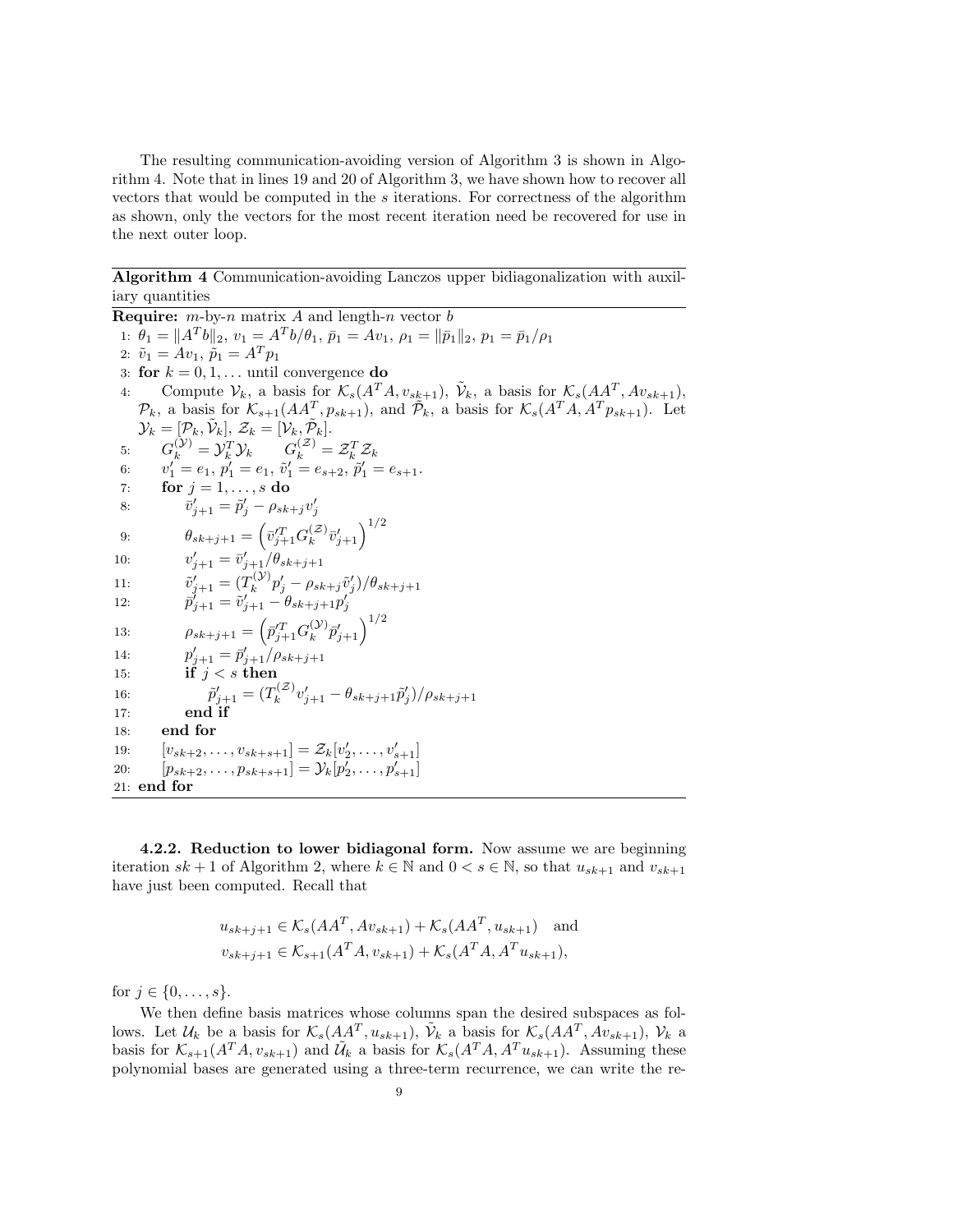currence relations

$$
(AA^T)[\underline{\mathcal{U}}_k, 0, \underline{\tilde{\mathcal{V}}}_k, 0] = [\mathcal{U}_k, \tilde{\mathcal{V}}_k] \begin{bmatrix} [T_k^{(\mathcal{U})}, 0] & 0 \\ 0 & [T_k^{(\tilde{\mathcal{V}})}, 0] \end{bmatrix} \text{ and}
$$

$$
(A^T A)[\underline{\mathcal{V}}_k, 0, \underline{\tilde{\mathcal{U}}}_k, 0] = [\mathcal{V}_k, \tilde{\mathcal{U}}_k] \begin{bmatrix} [T_k^{(\mathcal{V})}, 0] & 0 \\ 0 & [T_k^{(\tilde{\mathcal{U}})}, 0] \end{bmatrix},
$$

where  $\underline{\mathcal{U}}_k$ ,  $\tilde{\mathcal{V}}_k$ ,  $\underline{\mathcal{V}}_k$ , and  $\tilde{\mathcal{U}}_k$  are the same as  $\mathcal{U}_k$ ,  $\tilde{\mathcal{V}}_k$ ,  $\mathcal{V}_k$ , and  $\tilde{\mathcal{U}}_k$ , resp., but with the last column removed, and the  $T_k$  matrices are tridiagonal matrices of the form given in (4.1) with  $i = s$  for  $T_k^{(\mathcal{V})}$  $a_k^{(\mathcal{V})}$  and  $i = s - 1$  for  $T_k^{(\mathcal{U})}$  $T_k^{(\mathcal{U})},\ T_k^{(\tilde{\mathcal{V}})}$  $T_k^{(\tilde{\mathcal{V}})}$ , and  $T_k^{(\tilde{\mathcal{U}})}$  $\kappa^{(\mathcal{U})}$ . As before the entries  $\hat{\alpha}_j$ ,  $\hat{\gamma}_j$ , and  $\hat{\beta}_j$  can be different depending on whether we are constructing polynomials in  $AA^T$  or  $A^T A$  and could be refined with each new outer loop.

To simplify notation, we will define  $\mathcal{Y}_k \equiv [\mathcal{U}_k, \tilde{\mathcal{V}}_k], \underline{\mathcal{Y}}_k \equiv [\underline{\mathcal{U}}_k, 0, \underline{\tilde{\mathcal{V}}}_k, 0], \mathcal{Z}_k \equiv$  $[\mathcal{V}_k, \tilde{\mathcal{U}}_Z], \underline{\mathcal{Z}}_k \equiv [\underline{\mathcal{V}}_k, 0, \underline{\tilde{\mathcal{U}}}_k, 0],$  and

$$
T_k^{(\mathcal{Y})} \equiv \begin{bmatrix} [T_k^{(\mathcal{U})}, 0] & 0 \\ 0 & [T_k^{(\tilde{\mathcal{V}})}, 0] \end{bmatrix}, \qquad T_k^{(\mathcal{Z})} \equiv \begin{bmatrix} [T_k^{(\mathcal{V})}, 0] & 0 \\ 0 & [T_k^{(\tilde{\mathcal{U}})}, 0] \end{bmatrix}.
$$

This lets us rewrite the recurrences as

$$
(AA^T)\underline{\mathcal{Y}}_k = \mathcal{Y}_k T_k^{(\mathcal{Y})}
$$
 and  
 $(A^T A)\underline{\mathcal{Z}}_k = \mathcal{Z}_k T_k^{(\mathcal{Z})}$ .

Note that these are the same recurrences used in the communication-avoiding upper bidiagonalization method of the previous subsection, but with different definitions of  $\mathcal{Y}_k, \, \tilde{\mathcal{Z}}_k, \, \tilde{\mathcal{Y}}_k$ , and  $\tilde{\mathcal{Z}}_k$ . Again, we introduce auxiliary quantities. Let

$$
\tilde{u}_{sk+j+1} \equiv A^T u_{sk+j+1} = A^T (Av_{sk+j} - \alpha_{sk+j} u_{sk+j}) / \beta_{sk+j+1}
$$
  
\n
$$
= ((A^T A) v_{sk+j} - \alpha_{sk+j} \tilde{u}_{sk+j}) / \beta_{sk+j+1}, \text{ and}
$$
  
\n
$$
\tilde{v}_{sk+j+1} \equiv A v_{sk+j+1} = A (A^T u_{sk+j+1} - \beta_{sk+j+1} v_{sk+j}) / \alpha_{sk+j+1}
$$
  
\n
$$
= ((AA^T) u_{sk+j+1} - \beta_{sk+j+1} \tilde{v}_{sk+j}) / \alpha_{sk+j+1}.
$$

Then the vector updates become

$$
\bar{u}_{sk+j+1} = (\tilde{v}_{sk+j} - \alpha_{sk+j} u_{sk+j}), \n\tilde{u}_{sk+j+1} = ((A^T A)v_{sk+j} - \alpha_{sk+j} \tilde{u}_{sk+j})/\beta_{sk+j+1}, \text{ and } \n\bar{v}_{sk+j+1} = (\tilde{u}_{sk+j} - \beta_{sk+j+1} v_{sk+j}),
$$

for  $j \in \{1, \ldots, s\}$ , and

$$
\tilde{v}_{sk+j+1} = ((AA^T)u_{sk+j+1} - \beta_{sk+j+1}\tilde{v}_{sk+j})/\alpha_{sk+j+1},
$$

for  $j \in \{1, ..., s-1\}$ . As before,  $u_{sk+j+1} = \bar{u}_{sk+j+1}/\beta_{sk+j+1}$  and  $v_{sk+j+1} =$  $\bar{v}_{sk+j+1}/\alpha_{sk+j+1}$ . The classical version of this modified lower bidiagonalization algorithm is given in Algorithm 5.

Note that in Algorithm 5,  $\tilde{u}_{sk+j+1} \in \mathcal{Z}_k$  for  $j \in \{0, \ldots, s\}$ , and  $\tilde{v}_{sk+j+1} \in \mathcal{Y}_k$  for  $j \in \{0, \ldots, s-1\}$ . Then we can represent  $u_{sk+j+1}, \tilde{u}_{sk+j+1}, v_{sk+j+1},$  and  $\tilde{v}_{sk+j+1}$  by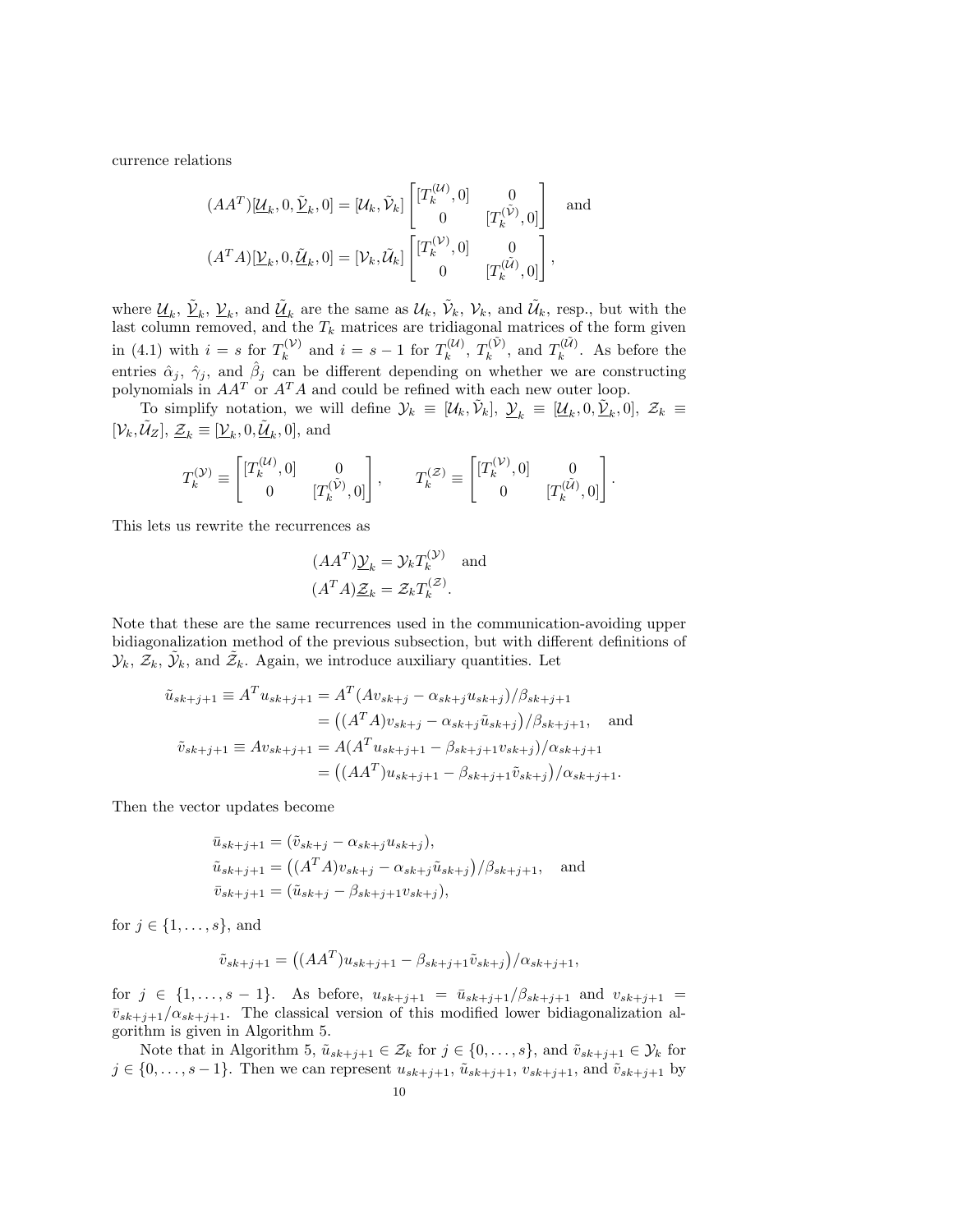Algorithm 5 Lanczos lower bidiagonalization with auxiliary quantities

**Require:**  $m$ -by-n matrix A and length-n starting vector  $b$ 1:  $\beta_1 = ||b||_2, u_1 = b/\beta_1, \bar{v}_1 = A^T u_1, \alpha_1 = ||\bar{v}_1||_2, v_1 = \bar{v}_1/\alpha_1$ 2:  $\tilde{u}_1 = A^T u_1, \, \tilde{v}_1 = A v_1$ 3: for  $i = 1, 2, \ldots$  until convergence do 4:  $\bar{u}_{i+1} = \tilde{v}_i - \alpha_i u_i$ 5:  $\beta_{i+1} = ||\bar{u}_{i+1}||_2$ 6:  $u_{i+1} = \bar{u}_{i+1}/\beta_{i+1}$ 7:  $\tilde{u}_{i+1} = (A^T A v_i - \alpha_i \tilde{u}_i)/\beta_{i+1}$ 8:  $\bar{v}_{i+1} = \tilde{u}_{i+1} - \beta_{i+1}v_i$ 9:  $\alpha_{i+1} = ||\bar{v}_{i+1}||_2$ 10:  $v_{i+1} = \bar{v}_{i+1}/\alpha_{i+1}$ 11:  $\tilde{v}_{i+1} = (AA^T u_{i+1} - \beta_{i+1} \tilde{v}_i)/\alpha_{i+1}$ 12: end for

their coordinates  $u'_{j+1}$ ,  $\tilde{u}_{j+1}$ ,  $v_{j+1}$ , and  $\tilde{v}_{j+1}$ , resp., in  $\mathcal{Y}_k$  and  $\mathcal{Z}_k$ , i.e.,

$$
u_{sk+j+1} = \mathcal{Y}_k u'_{j+1},
$$
  
\n
$$
\tilde{u}_{sk+j+1} = \mathcal{Z}_k \tilde{u}'_{j+1},
$$
 and  
\n
$$
v_{sk+j+1} = \mathcal{Z}_k v'_{j+1} \text{ for } j \in \{1, ..., s\},
$$
 and  
\n
$$
\tilde{v}_{sk+j+1} = \mathcal{Y}_k \tilde{u}'_{j+1} \text{ for } j \in \{1, ..., s-1\}.
$$
 (4.5)

Note that using (4.5), in each new outer loop we initialize the coordinate vectors to  $u'_1 = e_1, v'_1 = e_1, \tilde{u}'_1 = e_{s+2}$ , and  $\tilde{v}'_1 = e_{s+1}$ , and update them in each iteration by the formulas

$$
\begin{aligned}\n\bar{u}'_{j+1} &= \tilde{v}'_j - \alpha_{sk+j} u'_j, \\
u'_{j+1} &= \bar{u}'_{j+1}/\beta_{sk+j+1}, \\
\tilde{u}'_{j+1} &= \left( T_k^{(\mathcal{Z})} v'_j - \alpha_{sk+j} \tilde{u}'_j \right) / \beta_{sk+j+1}, \\
\bar{v}'_{j+1} &= \tilde{u}'_{j+1} - \beta_{sk+j+1} v'_j, \quad \text{and} \\
v'_{j+1} &= \bar{v}'_{j+1}/\alpha_{sk+j+1},\n\end{aligned}
$$

for  $j \in \{1, \ldots, s\}$ , and

$$
\tilde{v}'_{j+1} = (T_k^{(y)} u'_{j+1} - \beta_{sk+j+1} \tilde{v}'_j) / \alpha_{sk+j+1},
$$

for  $j \in \{1, \ldots, s-1\}.$ 

Now, it only remains to determine how to compute the inner products  $\beta_{sk+j+1}$ and  $\alpha_{sk+j+1}$ . We can write

$$
\beta_{sk+j+1} = (\bar{u}_{sk+j+1}^T \bar{u}_{sk+j+1})^{1/2}
$$
  
= ((\mathcal{Y}\_k \bar{u}\_{j+1}')^T (\mathcal{Y}\_k \bar{u}\_{j+1}')^{1/2}  
 = (\bar{u}\_{j+1}'^T \mathcal{Y}\_k^T \mathcal{Y}\_k \bar{u}\_{j+1}')^{1/2} (4.6)

and

$$
\alpha_{sk+j+1} = (\bar{v}_{sk+j+1}^T \bar{v}_{sk+j+1})^{1/2}
$$
  
=  $((\mathcal{Z}_k \bar{v}_{j+1}')^T (\mathcal{Z}_k \bar{v}_{j+1}')^{1/2}$   
=  $(\bar{v}_{j+1}'^T \mathcal{Z}_k^T \mathcal{Z}_k \bar{v}_{j+1}')^{1/2}$ . (4.7)  
11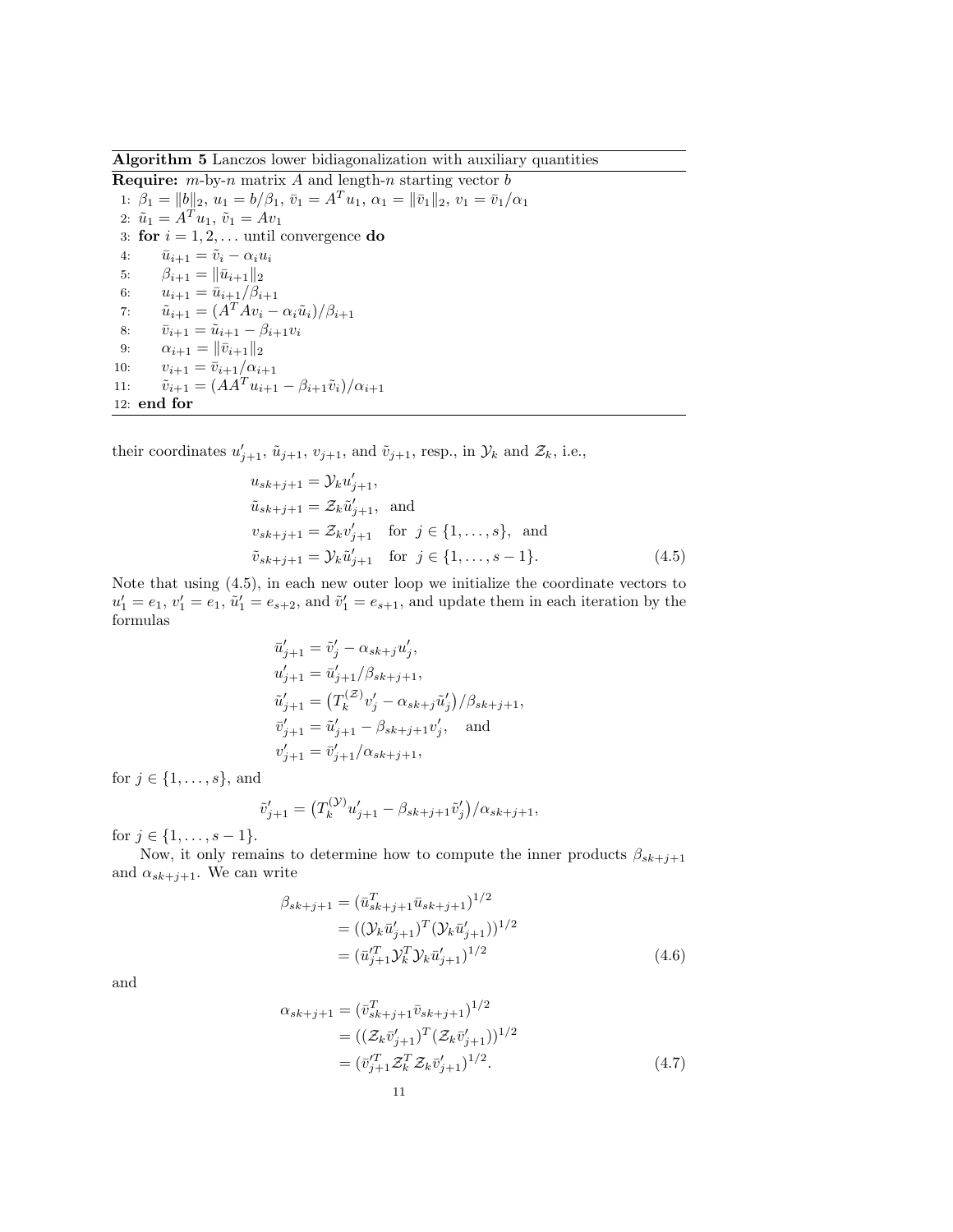Defining the Gram matrices

$$
G_k^{(\mathcal{Y})} = \mathcal{Y}_k^T \mathcal{Y}_k
$$
 and  $G_k^{(\mathcal{Z})} = \mathcal{Z}_k^T \mathcal{Z}_k$ ,

equations (4.6) and (4.7) become

$$
\beta_{sk+j+1}=(\bar{u}_{j+1}^{\prime T}G_{k}^{(\mathcal{Y})}\bar{u}_{j+1}^{\prime})^{1/2}\quad \text{and}\quad \alpha_{sk+j+1}=(\bar{v}_{j+1}^{\prime T}G_{k}^{(\mathcal{Z})}\bar{v}_{j+1}^{\prime})^{1/2}.
$$

The resulting communication-avoiding version of Algorithm 5 is shown in Algorithm 6. Again note that in lines 19 and 20 of Algorithm 5, we show recovery of all vectors that would be computed in the  $s$  iterations, although only the vectors from the most recent iteration need be recovered for correctness.

Algorithm 6 Communication-avoiding Lanczos lower bidiagonalization with auxiliary quantities

**Require:**  $m$ -by-n matrix A and length-n starting vector  $b$ 1:  $\beta_1 = ||b||_2, u_1 = b/\beta_1, \bar{v}_1 = A^T u_1, \alpha_1 = ||\bar{v}_1||_2, v_1 = \bar{v}_1/\alpha_1$ 2:  $\tilde{u}_1 = A^T u_1, \, \tilde{v}_1 = A v_1$ 3: for  $k = 0, 1, \ldots$  until convergence do 4: Compute  $\mathcal{U}_k$ , a basis for  $\mathcal{K}_s(AA^T, u_{sk+1}), \tilde{\mathcal{V}}_k$ , a basis for  $\mathcal{K}_s(AA^T, Av_{sk+1}),$  $\mathcal{V}_k$ , a basis for  $\mathcal{K}_{s+1}(A^T A, v_{sk+1}),$  and  $\mathcal{U}_k$ , a basis for  $\mathcal{K}_s(A^T A, A^T u_{sk+1}).$  Let  $\mathcal{Y}_k = [\mathcal{U}_k, \tilde{\mathcal{V}}_k], \, \mathcal{Z}_k = [\mathcal{V}_k, \tilde{\mathcal{U}}_k].$ 5:  $G_k^{(\mathcal{Y})} = \mathcal{Y}_k^T \mathcal{Y}_k \qquad G_k^{(\mathcal{Z})} = \mathcal{Z}_k^T \mathcal{Z}_k$ 6:  $u'_1 = e_1, v'_1 = e_1, \tilde{u}'_1 = e_{s+2}, \tilde{v}'_1 = e_{s+1}.$ 7: for  $j = 1, \ldots, s$  do 8:  $\bar{u}'_{j+1} = \tilde{v}'_j - \alpha_{sk+j} u'_j$ 9:  $\beta_{sk+j+1} = \left(\bar{u}_{j+1}^{\prime T} G_k^{(\mathcal{Y})}\right)$  $\left(\mathcal{Y}\right) \bar{u}'_{j+1}$  $\Big)^{1/2}$ 10:  $u'_{j+1} = \bar{u}'_{j+1}/\beta_{sk+j+1}$ 11:  $\tilde{u}'_{j+1} = (T_k^{(Z)})$  $\tilde{u}_k^{(\mathcal{Z})}v'_j - \alpha_{sk+j}\tilde{u}'_j)/\beta_{sk+j+1}$ 12:  $\overline{v}_{j+1}^{\prime} = \tilde{u}_{j+1}^{\prime} - \beta_{sk+j+1} v_j^{\prime}$ 13:  $\alpha_{sk+j+1} = \left(\bar{v}_{j+1}^{\prime T} G_k^{(\mathcal{Z})}\right)$  $_{k}^{(\mathcal{Z})}\bar{v}_{j+1}^{\prime}\Big)^{1/2}$ 14:  $v'_{j+1} = \bar{v}'_{j+1}/\alpha_{sk+j+1}$ 15: if  $j < s$  then  $16:$  $y'_{j+1} = (T_k^{(\mathcal{Y})})$  $\hat{u}_k^{( \mathcal{Y})} u'_{j+1} - \beta_{sk+j+1} \tilde{v}'_j )/ \alpha_{sk+j+1}$ 17: end if 18: end for 19:  $[u_{sk+2}, \ldots, p_{sk+s+1}] = \mathcal{Y}_k[u'_2, \ldots, u'_{s+1}]$ 20:  $[v_{sk+2}, \ldots, v_{sk+s+1}] = \mathcal{Z}_k[v'_2, \ldots, v'_{s+1}]$ 21: end for

4.3. Alternating matrix powers. Another communication-avoiding variant can be derived which builds two coupled Krylov bases, where basis vectors are computed by alternating between multiplication by  $A$  and by  $A<sup>T</sup>$ . We still need to obtain  $4s+1$  basis vectors in order to take s steps of the algorithm, but in this case we do not need to construct or multiply by  $A^T A$  and  $A A^T$ . It is less clear how to choose polynomial basis parameters (entries of  $T_k$ ) in this case. Numerical and performance comparisons between these versions and the communication-avoiding versions discussed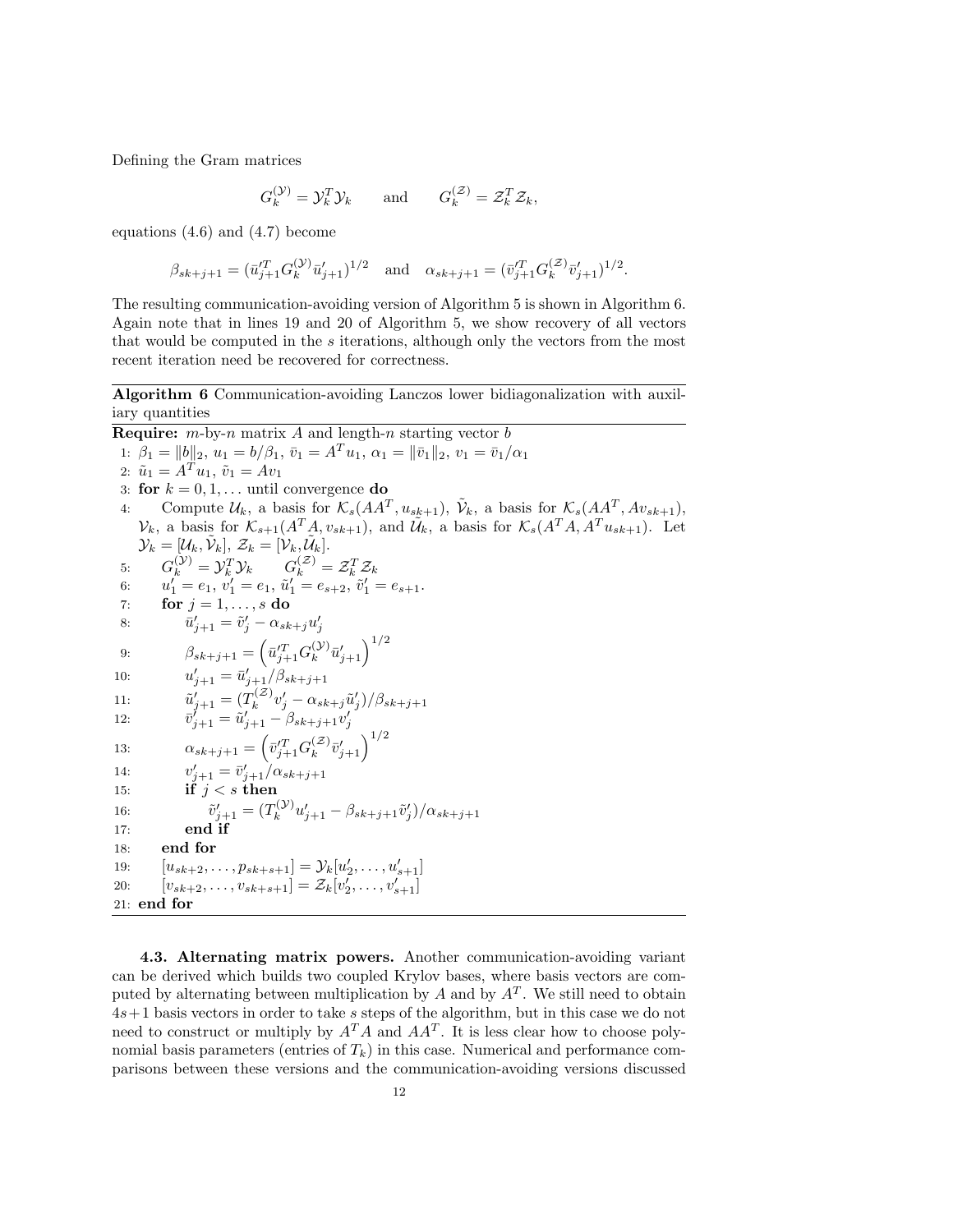in Section 4.2 remains future work. Note, as before, in both algorithms derived below we show recovery of all iteration vectors after each inner loop, although only the last vectors are needed to begin the next outer loop.

4.3.1. Reduction to upper bidiagonal form. Another version can be derived by using coupled recurrences to generate bases for  $v_{sk+j+1}$  and  $p_{sk+j+1}$ . Recall that for  $j \in \{0, ..., s\},\$ 

$$
p_{sk+j+1} \in \mathcal{K}_{s+1}(AA^T, p_{sk+1}) + \mathcal{K}_s(AA^T, Av_{sk+1}) \text{ and}
$$
  

$$
v_{sk+j+1} \in \mathcal{K}_s(A^T A, v_{sk+1}) + \mathcal{K}_s(A^T A, A^T p_{sk+1}).
$$

Then assume that we have a 2s dimensional basis  $\mathcal{Z}_k$  such that  $v_{sk+j+1} = \mathcal{Z}_k v'_{j+1}$ and a  $2s+1$  dimensional basis  $\mathcal{Y}_k$  such that  $p_{sk+j+1} = \mathcal{Y}_k p'_{j+1}$  for  $j \in \{1, \ldots, s\}$ , and that these bases satisfy the recurrences

$$
A\underline{\mathcal{Z}}_k = \mathcal{Y}_k T_k \quad \text{and} \quad A^T \underline{\mathcal{Y}}_k = \mathcal{Z}_k \tilde{T}_k,
$$

where  $\underline{\mathcal{Z}}_k$  and  $\underline{\mathcal{Y}}_k$  are the same as  $\mathcal{Z}_k$  and  $\mathcal{Y}_k$ , resp., but with the last column removed. The matrices  $T_k$  and  $\tilde{T}_k$  are tridiagonal matrices of the form given in (4.1). Given  $z_1 \equiv v_{sk+1}$  and  $y_1 \equiv p_{sk+1}$ , the columns of  $\mathcal{Z}_k$  and  $\mathcal{Y}_k$  can be generated by, e.g., computing

$$
y_2 = (Az_1 - \hat{\alpha}_1 y_1)/\hat{\gamma}_1,
$$
  
\n
$$
z_2 = (A^T y_1 - \hat{\alpha}_1 z_1)/\hat{\gamma}_1, \text{ and}
$$
  
\n
$$
y_{\ell+1} = (Az_{\ell} - \hat{\alpha}_{\ell} y_{\ell} - \hat{\beta}_{\ell-1} y_{\ell-1})/\hat{\gamma}_{\ell} \text{ for } \ell \in \{2, ..., 2s + 1\},
$$
  
\n
$$
z_{\ell+1} = (A^T y_{\ell} - \hat{\alpha}_{\ell} z_{\ell} - \hat{\beta}_{\ell-1} z_{\ell-1})/\hat{\gamma}_{\ell} \text{ for } \ell \in \{2, ..., 2s\},
$$

where  $z_{\ell}$  and  $v_{\ell}$  denote the  $\ell$ th columns of  $\mathcal{Z}_k$  and  $\mathcal{Y}_k$ , respectively. Note that above, the coefficients  $\hat{\alpha}_{\ell}, \hat{\beta}_{\ell}$ , and  $\hat{\gamma}_{\ell}$  could be different for computation of  $y_{\ell+1}$  and  $z_{\ell+1}$ .

Then

$$
\bar{v}_{sk+j+1} = A^T p_{sk+j} - \rho_{sk+j} v_{sk+j}
$$

$$
\mathcal{Z}_k \bar{v}'_{j+1} = A^T \underline{\mathcal{Y}}_k p'_j - \rho_{sk+j} \mathcal{Z}_k v'_j
$$

$$
= \mathcal{Z}_k \tilde{T}_k p'_j - \rho_{sk+j} \mathcal{Z}_k v'_j
$$

and

$$
\bar{p}_{sk+j+1} = Av_{sk+j+1} - \theta_{sk+j+1} p_{sk+j} \n\mathcal{Y}_{k}\bar{p}'_{j+1} = A\underline{\mathcal{Z}}_{k}v'_{j+1} - \theta_{sk+j+1}\mathcal{Y}_{k}p'_{j} \n= \mathcal{Y}_{k}T_{k}v'_{j+1} - \theta_{sk+j+1}\mathcal{Y}_{k}p'_{j}.
$$

Therefore in the inner loop we can update

$$
\begin{aligned} \bar{v}_{j+1}'&=\tilde{T}_kp_j'-\rho_{sk+j}v_j' \qquad \text{and}\\ \bar{p}_{j+1}'&=T_kv_{j+1}'-\theta_{sk+j+1}p_j', \end{aligned}
$$

and recover the iteration vectors by

$$
v_{sk+j+1} = \mathcal{Z}_k v'_{j+1}
$$
 and  $p_{sk+j+1} = \mathcal{Y}_k p'_{j+1}$ ,  
13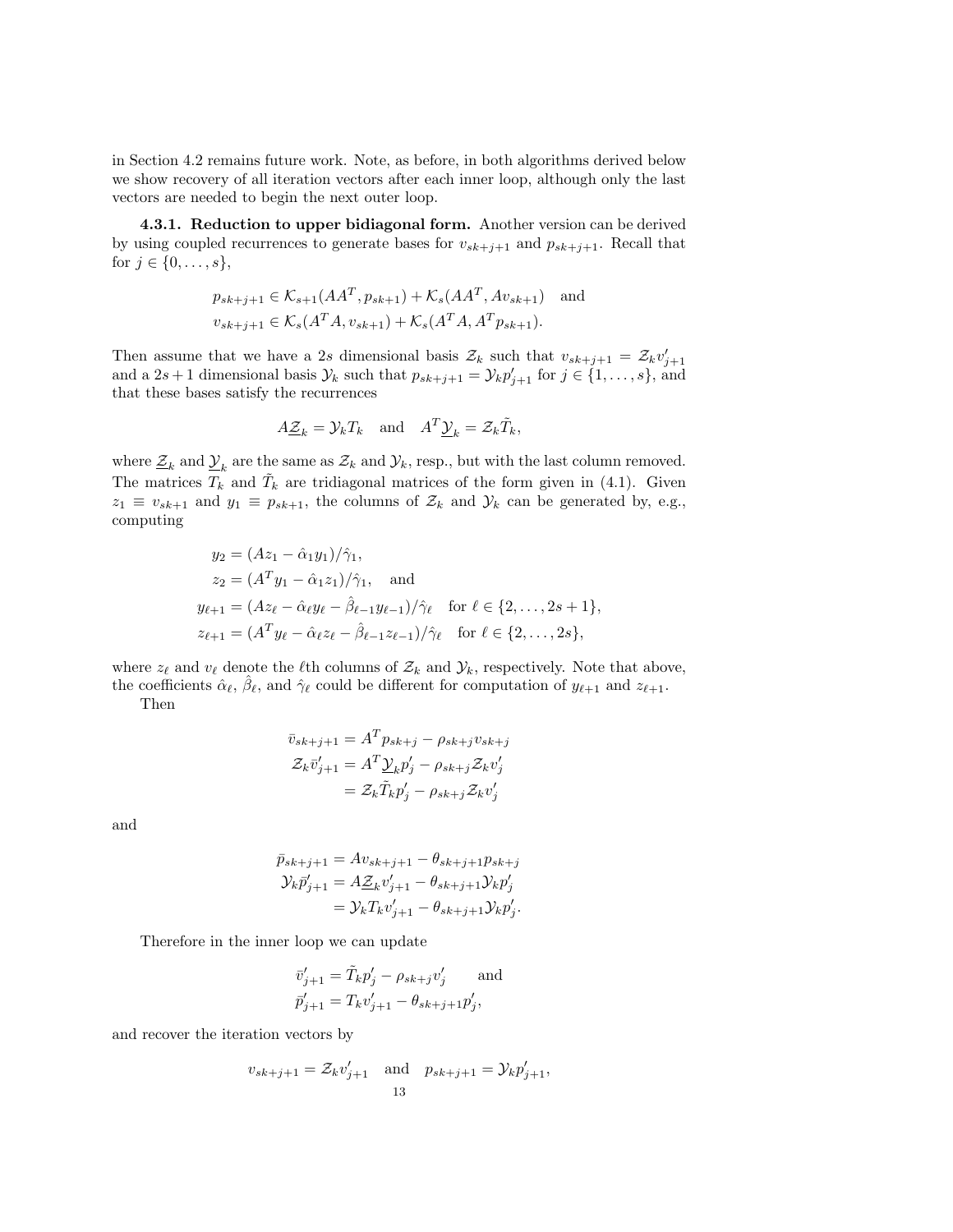for  $j \in \{1, ..., s\}$ .

The scalars required for normalization can be computed by

$$
\theta_{sk+j+1} = \|\bar{v}_{sk+j+1}\|_2 = \left(\bar{v}_{j+1}^T (\mathcal{Z}_k^T \mathcal{Z}_k) \bar{v}_{j+1}'\right)^{1/2} \equiv \left(\bar{v}_{j+1}^T G_k^{(\mathcal{Z})} \bar{v}_{j+1}'\right)^{1/2} \text{ and}
$$
  

$$
\rho_{sk+j+1} = \|\bar{p}_{sk+j+1}\|_2 = \left(\bar{p}_{j+1}^T (\mathcal{Y}_k^T \mathcal{Y}_k) \bar{p}_{j+1}'\right)^{1/2} \equiv \left(\bar{p}_{j+1}^T G_k^{(\mathcal{Y})} \bar{p}_{j+1}'\right)^{1/2},
$$

and then

$$
v'_{j+1} = \bar{v}'_{j+1}/\theta_{sk+j+1}
$$
 and  
 $p'_{j+1} = \bar{p}'_{j+1}/\rho_{sk+j+1}$ .

The resulting communication-avoiding upper bidiagonalization algorithm is shown in Algorithm 7.

Algorithm 7 Communication-avoiding upper bidiagonalization with alternating matrix powers

**Require:**  $m$ -by-n matrix A and length-n vector  $b$ 1:  $\theta_1 = ||A^T b||_2, v_1 = A^T b/\theta_1, \bar{p}_1 = Av_1, \rho_1 = ||\bar{p}_1||_2, p_1 = \bar{p}_1/\rho_1$ 2: for  $k = 0, 1, \dots$  until convergence do 3: Compute  $\mathcal{Z}_k$  and  $\mathcal{Y}_k$  such that  $A\underline{\mathcal{Z}}_k = \mathcal{Y}_k T_k$  and  $A^T \underline{\mathcal{Y}}_k = \mathcal{Z}_k \tilde{T}_k$ . 4:  $G_k^{(\mathcal{Z})} = \mathcal{Z}_k^T \mathcal{Z}_k, G_k^{(\mathcal{Y})} = \mathcal{Y}_k^T \mathcal{Y}_k$ 5:  $v'_1 = e_1, p'_1 = e_1$ 6: for  $j = 1, \ldots, s$  do 7:  $\bar{v}'_{j+1} = \tilde{T}_k p'_j - \rho_{sk+j} v'_j$ 8:  $\theta_{sk+j+1} = \left(\bar{v}_{j+1}^{\prime T} G_k^{(\mathcal{Z})}\right)$  $_{k}^{(\mathcal{Z})}\bar{v}_{j+1}^{\prime}\Big)^{1/2}$ 9:  $v'_{j+1} = \bar{v}'_{j+1}/\theta_{sk+j+1}$ 10:  $\vec{p}_{j+1}' = \vec{T}_k v'_{j+1} - \theta_{sk+j+1} p'_j$ 11:  $\rho_{sk+j+1} = \left( \bar{p}_{j+1}^{\prime T} G_k^{(\mathcal{Y})} \right)$  $\left(\begin{smallmatrix} \mathcal{Y} \ \mathcal{Y} \end{smallmatrix} \right) \bar{p}_{j+1}^\prime \Big)^{1/2}$ 12:  $p'_{j+1} = \bar{p}'_{j+1}/\rho_{sk+j+1}$ 13: end for 14:  $[v_{sk+2}, \ldots, v_{sk+s+1}] = \mathcal{Z}_k[v'_2, \ldots, v'_{s+1}]$ 15:  $[p_{sk+2}, \ldots, p_{sk+s+1}] = \mathcal{Y}_k[p'_2, \ldots, p'_{s+1}]$ 16: end for

4.3.2. Reduction to lower bidiagonal form. Now we derive a version of lower bidiagonalization using coupled recurrences to generate bases for  $u_{sk+j+1}$  and  $v_{sk+j+1}$ . Recall that for  $j \in \{0, \ldots, s\},$ 

$$
u_{sk+j+1} \in \mathcal{K}_s(AA^T, Av_{sk+1}) + \mathcal{K}_s(AA^T, u_{sk+1}) \text{ and}
$$
  

$$
v_{sk+j+1} \in \mathcal{K}_{s+1}(A^T A, v_{sk+1}) + \mathcal{K}_s(A^T A, A^T u_{sk+1}).
$$

Then assume that we have a 2s dimensional basis  $\mathcal{Y}_k$  such that  $u_{sk+j+1} = \mathcal{Y}_k u'_{j+1}$ and a  $2s+1$  dimensional basis  $\mathcal{Z}_k$  such that  $v_{sk+j+1} = \mathcal{Z}_k v'_{j+1}$  for  $j \in \{1, \ldots, s\}$ , and that these bases satisfy the recurrences

$$
A\underline{\mathcal{Z}}_k = \mathcal{Y}_k T_k \quad \text{and} \quad A^T \underline{\mathcal{Y}}_k = \mathcal{Z}_k \tilde{T}_k,
$$
  
14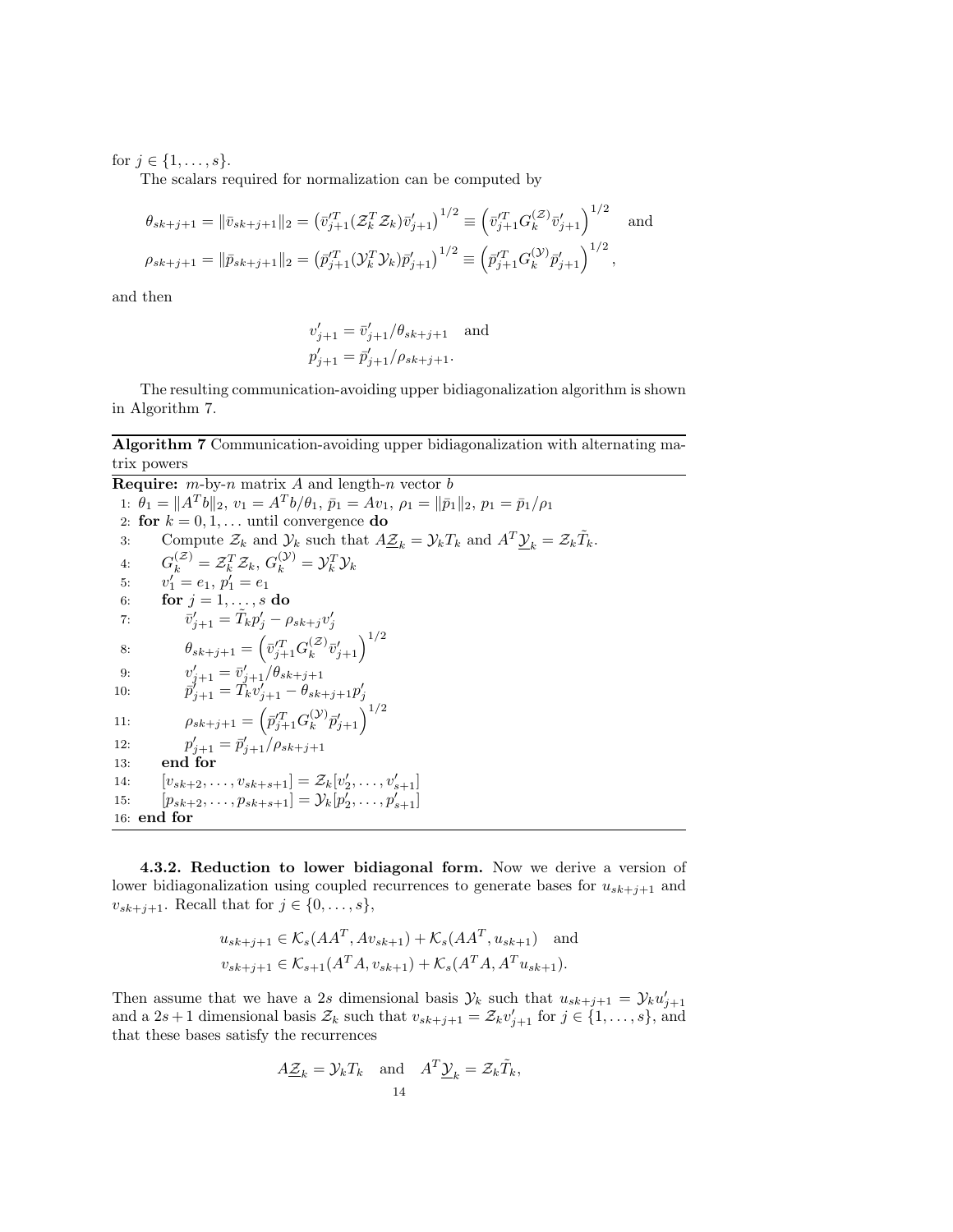where  $\underline{\mathcal{Z}}_k$  and  $\underline{\mathcal{Y}}_k$  are the same as  $\mathcal{Z}_k$  and  $\mathcal{Y}_k$  but with the last column removed. Given  $u_{sk+1}$  and  $v_{sk+1}$ , the columns of  $\mathcal{Y}_k$  and  $\mathcal{Z}_k$  can be generated by computing

$$
y_2 = (Az_1 - \hat{\alpha}_1 y_1) / \hat{\gamma}_1,
$$
  
\n
$$
z_2 = (A^T y_1 - \hat{\alpha}_1 z_1) / \hat{\gamma}_1,
$$
 and  
\n
$$
y_{\ell+1} = (Az_{\ell} - \hat{\alpha}_{\ell} y_{\ell} - \hat{\beta}_{\ell-1} y_{\ell-1}) / \hat{\gamma}_{\ell} \text{ for } \ell \in \{2, ..., 2s\},
$$
  
\n
$$
z_{\ell+1} = (A^T y_{\ell} - \hat{\alpha}_{\ell} z_{\ell} - \hat{\beta}_{\ell-1} z_{\ell-1}) / \hat{\gamma}_{\ell} \text{ for } \ell \in \{2, ..., 2s + 1\},
$$

where  $z_\ell$  and  $v_\ell$  denote the  $\ell$ th columns of  $\mathcal{Z}_k$  and  $\mathcal{Y}_k$ , respectively. Note that above, as in the upper bidiagonalization case, the coefficients  $\hat{\alpha}_{\ell}$ ,  $\hat{\beta}_{\ell}$ , and  $\hat{\gamma}_{\ell}$  can be different for computation of  $y_{\ell+1}$  and  $z_{\ell+1}$ .

Then

$$
\bar{u}_{sk+j+1} = Av_{sk+j} - \alpha_{sk+j} u_{sk+j}
$$

$$
\mathcal{Y}_k \bar{u}'_{j+1} = A\underline{\mathcal{Z}}_k v'_j - \alpha_{sk+j} \mathcal{Y}_k u'_j
$$

$$
= \mathcal{Y}_k T_k v'_j - \alpha_{sk+j} \mathcal{Y}_k u'_j
$$

and

$$
\bar{v}_{sk+j+1} = A^T u_{sk+j+1} - \beta_{sk+j+1} v_{sk+j} \n\mathcal{Z}_k \bar{v}'_{j+1} = A^T \underline{\mathcal{Y}}_k u'_{j+1} - \beta_{sk+j+1} \mathcal{Z}_k v'_j \n= \mathcal{Z}_k \tilde{T}_k u'_{j+1} - \beta_{sk+j+1} \mathcal{Z}_k v'_j.
$$

Therefore in the inner loop we can update

$$
\bar{u}'_{j+1} = T_k v'_j - \alpha_{sk+j} u'_j
$$
 and  
\n $\bar{v}'_{j+1} = \tilde{T}_k u'_{j+1} - \beta_{sk+j+1} v'_j$ ,

and recover the iteration vectors by

$$
u_{sk+j+1} = \mathcal{Y}_k u'_{j+1}
$$
 and  $v_{sk+j+1} = \mathcal{Z}_k v'_{j+1}$ ,

for  $j \in \{1, ..., s\}$ .

The scalars required for normalization can be computed by

$$
\beta_{sk+j+1} = \|\bar{u}_{sk+j+1}\|_2 = \left(\bar{u}_{j+1}^{T}(\mathcal{Y}_k^{T}\mathcal{Y}_k)\bar{u}_{j+1}'\right)^{1/2} \equiv \left(\bar{u}_{j+1}^{T}G_k^{(\mathcal{Y})}\bar{u}_{j+1}'\right)^{1/2} \text{ and}
$$

$$
\alpha_{sk+j+1} = \|\bar{v}_{sk+j+1}\|_2 = \left(\bar{v}_{j+1}^{T}(\mathcal{Z}_k^{T}\mathcal{Z}_k)\bar{v}_{j+1}'\right)^{1/2} \equiv \left(\bar{v}_{j+1}^{T}G_k^{(\mathcal{Z})}\bar{v}_{j+1}'\right)^{1/2},
$$

and then

$$
u'_{j+1} = \bar{u}'_{j+1}/\beta_{sk+j+1}
$$
 and  

$$
v'_{j+1} = \bar{v}'_{j+1}/\alpha_{sk+j+1}.
$$

The resulting communication-avoiding lower bidiagonalization algorithm is shown in Algorithm 8.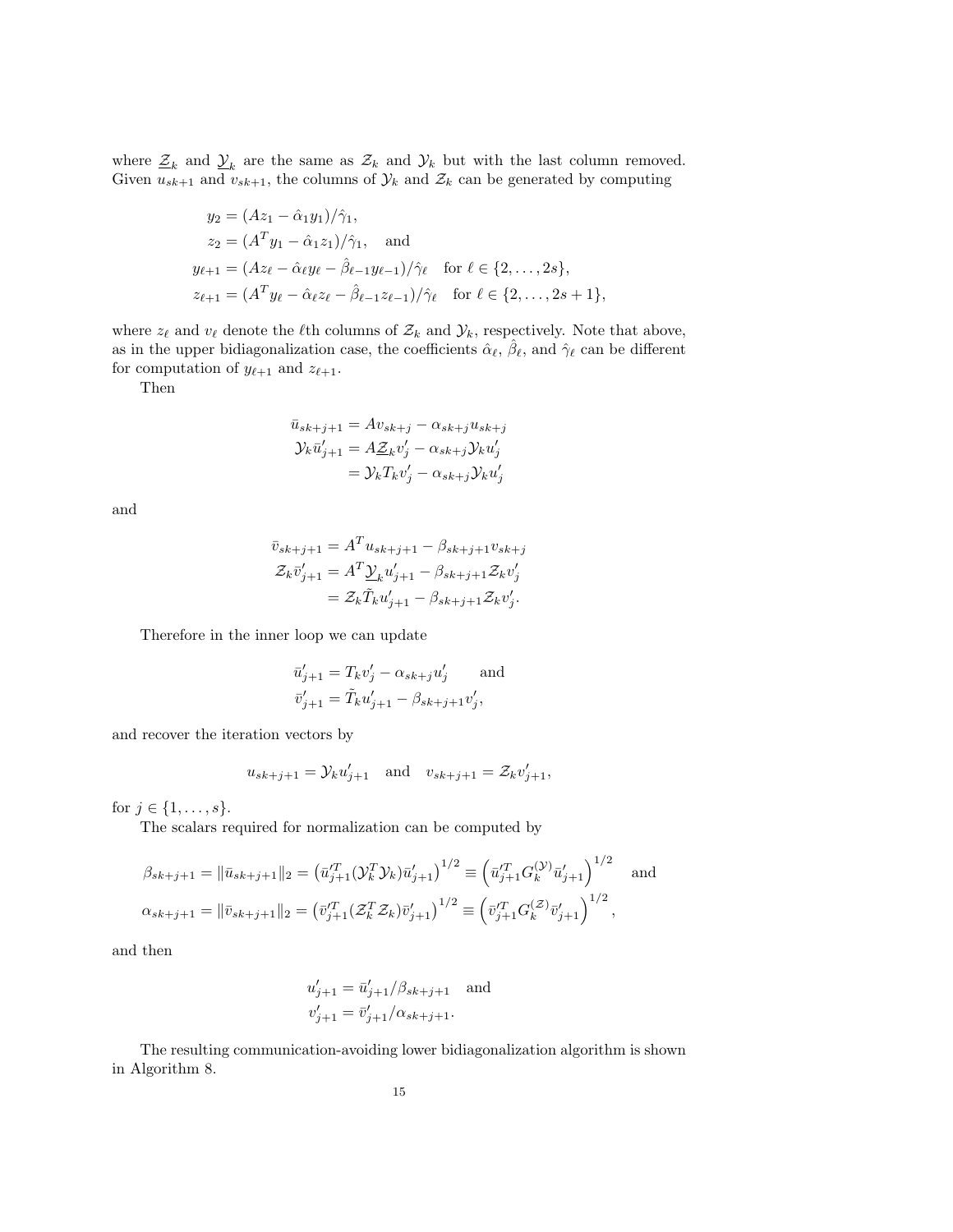Algorithm 8 Communication-avoiding lower bidiagonalization with alternating matrix powers

**Require:**  $m$ -by-n matrix A and length-n starting vector  $b$ 1:  $\beta_1 = ||b||_2, u_1 = b/\beta_1, \bar{v}_1 = A^T u_1, \alpha_1 = ||\bar{v}_1||_2, v_1 = \bar{v}_1/\alpha_1$ 2: for  $k = 0, 1, \ldots$  until convergence do 3: Compute  $\mathcal{Z}_k$  and  $\mathcal{Y}_k$  such that  $A\underline{\mathcal{Z}}_k = \mathcal{Y}_k T_k$  and  $A^T \underline{\mathcal{Y}}_k = \mathcal{Z}_k \tilde{T}_k$ . 4:  $G_k^{(\mathcal{Z})} = \mathcal{Z}_k^T \mathcal{Z}_k, G_k^{(\mathcal{Y})} = \mathcal{Y}_k^T \mathcal{Y}_k$ 5:  $v'_1 = e_1, u'_1 = e_1$ 6: for  $j = 1, \ldots, s$  do 7:  $\bar{u}'_{j+1} = T_k v'_j - \alpha_{sk+j} u'_j$ 8:  $\beta_{sk+j+1} = \left(\bar{u}_{j+1}^{\prime T} G_k^{(\mathcal{Y})}\right)$  $\left(\mathcal{Y}\right) \bar{u}'_{j+1}$ 9:  $u'_{j+1} = \bar{u}'_{j+1}/\beta_{sk+j+1}$ 10:  $\bar{v}'_{j+1} = \tilde{T}_k u'_{j+1} - \beta_{sk+j+1} v'_j$ 11:  $\alpha_{sk+j+1} = \left(\bar{v}_{j+1}^{\prime T} G_k^{(\mathcal{Z})}\right)$  $_{k}^{(\mathcal{Z})}\bar{v}_{j+1}^{\prime}\Big)^{1/2}$ 12:  $v'_{j+1} = \bar{v}'_{j+1}/\alpha_{sk+j+1}$ 13: end for 14:  $[u_{sk+2}, \ldots, u_{sk+s+1}] = \mathcal{Y}_k[u'_2, \ldots, u'_{s+1}]$ 15:  $[v_{sk+2}, \ldots, v_{sk+s+1}] = \mathcal{Z}_k[v'_2, \ldots, v'_{s+1}]$ 16: end for

5. Communication-avoiding LSQR. Paige and Saunders [19] showed that the quantities generated by the lower bidiagonalization procedure in Algorithm 2 can be used to solve the least-squares problem min  $||b - Ax||_2$ . We briefly review the rationale behind the LSQR algorithm given by Paige and Saunders. For some vector  $y_i$ , define the quantities

$$
x_i = V_i y_i,
$$
  
\n
$$
r_i = b - Ax_i, \text{ and}
$$
  
\n
$$
t_{i+1} = \beta_1 e_1 - B_i y_i.
$$

Since for the lower bidiagonalization procedure we have  $U_{i+1}(\beta_1 e_1) = b$  and  $AV_i =$  $U_{i+1}B_i$ , it follows that  $r_i = U_{i+1}t_{i+1}$ , and since  $U_{i+1}$  is orthonormal, this suggests choosing  $y_i$  such that  $||t_{i+1}||_2$  is minimized, which gives the least-squares problem min  $\|\beta_1e_1 - B_iy_i\|_2$ .

This problem is solved by updating the QR factorization of  $B_i$  in each iteration, given by

$$
Q_i[B_i \quad \beta_1 e_1] = \begin{bmatrix} R_i & f_i \\ & \tilde{\phi}_{i+1} \end{bmatrix},
$$

where  $R_i$  is the upper bidiagonal matrix produced by Algorithm 1. (Coincidentally, this factorization provides a link between the two bidiagonalization procedures; see [19]). Above,  $Q_i$  is the product of a series of plane rotations, i.e.,  $Q_i \equiv$  $Q_{i,i+1} \cdots Q_{2,3} Q_{1,2}$ . We then have

$$
x_i = V_i R_i^{-1} f_i \equiv D_i f_i,
$$
  
16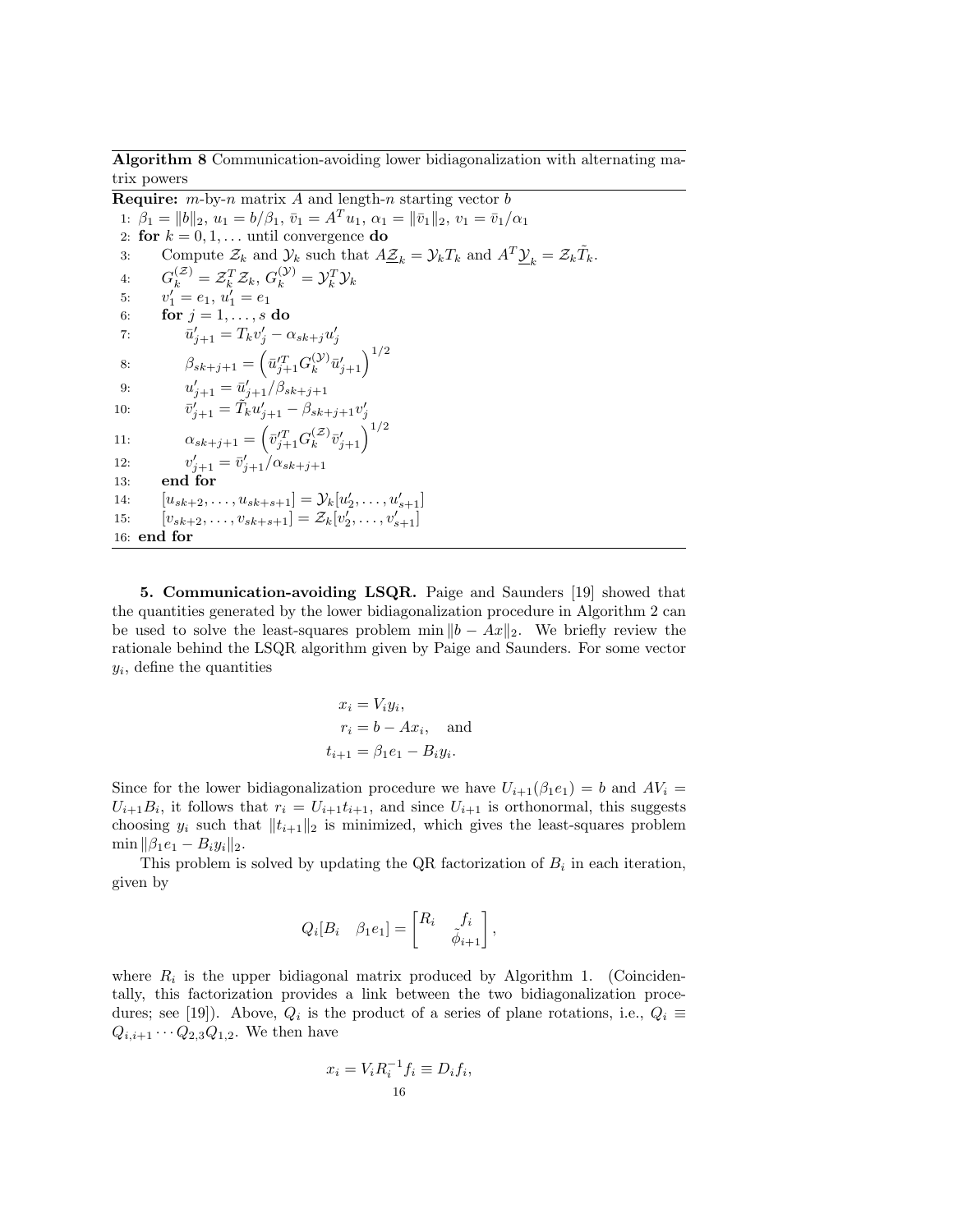where the columns of  $D_i$  can be found successively by forward substitution on the system  $R_i^T D_i^T = V_i^T$ . This gives

$$
d_i = (1/\rho_i)(v_i - \theta_i d_{i-1}) \text{ and}
$$
  

$$
x_i = x_{i-1} + \phi_i d_i,
$$

where  $d_0 = x_0 = 0$ .

The QR factorization is determined by constructing the *i*th plane rotation  $Q_{i,i+1}$ to operate on rows i and  $i+1$  of the transformed  $[B_i \quad \beta_1 e_1]$  and eliminate  $\beta_{i+1}$ . This recurrence relation can be written

$$
\begin{bmatrix} c_i & s_i \\ s_i & -c_i \end{bmatrix} \begin{bmatrix} \bar{\rho}_i & 0 & \bar{\phi}_i \\ \beta_{i+1} & \alpha_{i+1} & 0 \end{bmatrix} = \begin{bmatrix} \rho_i & \theta_{i+1} & \phi_i \\ 0 & \bar{\rho}_{i+1} & \bar{\phi}_{i+1} \end{bmatrix},
$$

where  $\bar{\rho}_1 \equiv \alpha_1, \bar{\phi}_1 \equiv \beta_1$ , and  $c_i$  and  $s_i$  are the elements of  $Q_{i,i+1}$ . Note that s without a subscript still denotes the iteration blocking factor. In the algorithm, vectors  $w_i \equiv \rho_i d_i$  are computed instead of  $d_i$ . As in the previous section, quantities with bars denote intermediate variables.

Thus, the LSQR algorithm proceeds as follows. One begins by setting

$$
\bar{\phi}_1 = \beta_1, \quad \bar{\rho}_1 = \alpha_1, \quad w_1 = v_1, \quad \text{and} \quad x_1 = 0_{n,1},
$$

and proceeds with the Lanczos lower bidiagonalization process (Algorithm 2). In each iteration, after  $\beta_{i+1}$ ,  $\alpha_{i+1}$ , and  $v_{i+1}$  have been computed via the bidiagonalization process, one updates

$$
\rho_i = (\bar{\rho}_i^2 + \beta_{i+1}^2)^{1/2},
$$
  
\n
$$
c_i = \bar{\rho}_i / \rho_i,
$$
  
\n
$$
s_i = \beta_{i+1} / \rho_i,
$$
  
\n
$$
\theta_{i+1} = s_i \alpha_{i+1},
$$
  
\n
$$
\bar{\rho}_{i+1} = -c_i \alpha_{i+1},
$$
  
\n
$$
\phi_i = c_i \bar{\phi}_i,
$$
  
\n
$$
\bar{\phi}_{i+1} = s_i \bar{\phi}_i,
$$
  
\n
$$
x_{i+1} = x_i + \frac{\phi_i}{\rho_i} w_i,
$$
  
\n
$$
w_{i+1} = v_{i+1} - \frac{\theta_{i+1}}{\rho_i} w_i,
$$
 and  
\n
$$
r_{i+1} = ||b - Ax_{i+1}||_2.
$$

The resulting algorithm is shown in Algorithm 9. Any of the communication-avoiding variants of the lower bidiagonalization algorithm given in Section 4 can be adapted to give a communication-avoiding version of LSQR. In Algorithm 11 we show a CA-LSQR method based on the implementation in Algorithm 6. For reference, we give the intermediate step in obtaining this new method, a classical LSQR algorithm which uses auxiliary quantities, in Algorithm 10. In Algorithm 12, we give a CA-LSQR method using the alternating matrix powers approach of the bidiagonalization in Algorithm 8.

Note that in Algorithm 11 and 12, as in the previous section, although we have shown the recovery of all iteration vectors for all s iterations at the end of each outer loop, only iteration vectors for the last of the s iterations need be computed.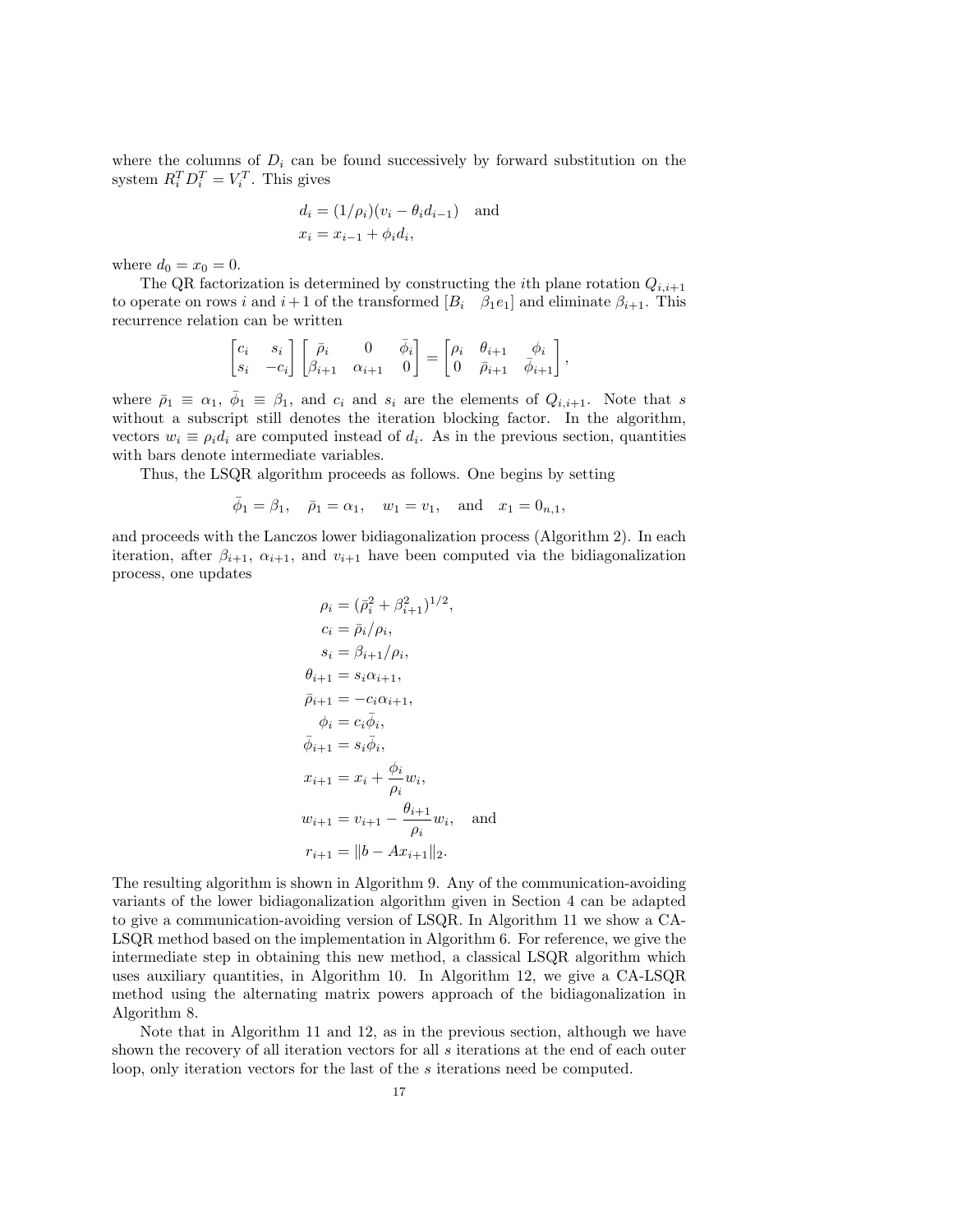### Algorithm 9 LSQR

**Require:**  $m$ -by-n matrix A and length-n starting vector  $b$ 1:  $\beta_1 = ||b||_2, u_1 = b/\beta_1, \bar{v}_1 = A^T u_1, \alpha_1 = ||\bar{v}_1||_2, v_1 = \bar{v}_1/\alpha_1$ 2:  $\bar{u}_1 = A^T u_1, \, \bar{v}_1 = A v_1$ 3:  $\bar{\phi}_1 = \beta_1 \quad \bar{\rho}_1 = \alpha_1 \quad w_1 = v_1 \quad x_1 = 0_{n,1}$ 4: for  $i = 1, 2, \ldots$  until convergence do 5:  $\overline{u}_{i+1} = Av_i - \alpha_i u_i$ 6:  $\beta_{i+1} = (\bar{u}_{i+1}^T \bar{u}_{i+1})^{1/2}$ 7:  $u_{i+1} = \bar{u}_{i+1}/\beta_{i+1}$ 8:  $\bar{v}_{i+1} = A^T u_{i+1} - \beta_{i+1} v_i$ 9:  $\alpha_{i+1} = (\bar{v}_{i+1}^T \bar{v}_{i+1})^{1/2}$ 10:  $v_{i+1} = \overline{v}_{i+1}/\alpha_{i+1}$ 11:  $\rho_i = (\bar{\rho}_i^2 + \beta_{i+1}^2)^{1/2}$ 12:  $c_i = \bar{\rho}_i / \rho_i, \qquad s_i = \beta_{i+1} / \rho_i$ 13:  $\theta_{i+1} = s_i \alpha_{i+1}, \qquad \bar{\rho}_{i+1} = -c_i \alpha_{i+1}$ 14:  $\phi_i = c_i \bar{\phi}_i$ ,  $\bar{\phi}_{i+1} = s_i \bar{\phi}_i$ 15:  $x_{i+1} = x_i + (\phi_i/\rho_i) w_i$ 16:  $w_{i+1} = v_{i+1} - (\theta_{i+1}/\rho_i) w_i$ 17: end for

Algorithm 10 LSQR with auxiliary quantities

**Require:**  $m$ -by-n matrix A and length-n starting vector  $b$ 1:  $\beta_1 = ||b||_2, u_1 = b/\beta_1, \bar{v}_1 = A^T u_1, \alpha_1 = ||\bar{v}_1||_2, v_1 = \bar{v}_1/\alpha_1$ 2:  $\tilde{u}_1 = A^T u_1, \, \tilde{v}_1 = A v_1$ 3:  $\bar{\phi}_1 = \beta_1$ ,  $\bar{\rho}_1 = \alpha_1$ ,  $w_1 = v_1$ ,  $x_1 = 0_{n,1}$ 4: for  $i = 1, 2, \ldots$  until convergence do 5:  $\bar{u}_{i+1} = \tilde{v}_i - \alpha_i u_i$ 6:  $\beta_{i+1} = (\bar{u}_{i+1}^T \bar{u}_{i+1})^{1/2}$ 7:  $u_{i+1} = \bar{u}_{i+1}/\beta_{i+1}$ 8:  $\tilde{u}_{i+1} = (A^T A v_i - \alpha_i \tilde{u}_i)/\beta_{i+1}$ 9:  $\bar{v}_{i+1} = \tilde{u}_{i+1} - \beta_{i+1}v_i$ 10:  $\alpha_{i+1} = (\bar{v}_{i+1}^T \bar{v}_{i+1})^{1/2}$ 11:  $v_{i+1} = \bar{v}_{i+1}/\alpha_{i+1}$ 12:  $\tilde{v}_{i+1} = (A A^T u_{i+1} - \beta_{i+1} \tilde{v}_i)/\alpha_{i+1}$ 13:  $\rho_i = (\bar{\rho}_i^2 + \beta_{i+1}^2)^{1/2}$ 14:  $c_i = \bar{\rho}_i / \rho_i, \qquad s_i = \beta_{i+1} / \rho_i$ 15:  $\theta_{i+1} = s_i \alpha_{i+1}, \quad \bar{\rho}_{i+1} = -c_i \alpha_{i+1}$ 16:  $\phi_i = c_i \bar{\phi}_i, \qquad \bar{\phi}_{i+1} = s_i \bar{\phi}_i$ 17:  $x_{i+1} = x_i + (\phi_i/\rho_i) w_i$ 18:  $w_{i+1} = v_{i+1} - (\theta_{i+1}/\rho_i) w_i$ 19: end for

6. Future work. In this manuscript, we have derived three communicationavoiding variants of both upper and lower Lanczos bidiagonalization procedures, and have given two corresponding versions of communication-avoiding LSQR solvers. Future work involves evaluation of both the convergence and stability problems of the various communication-avoiding methods presented here for a variety of different prob-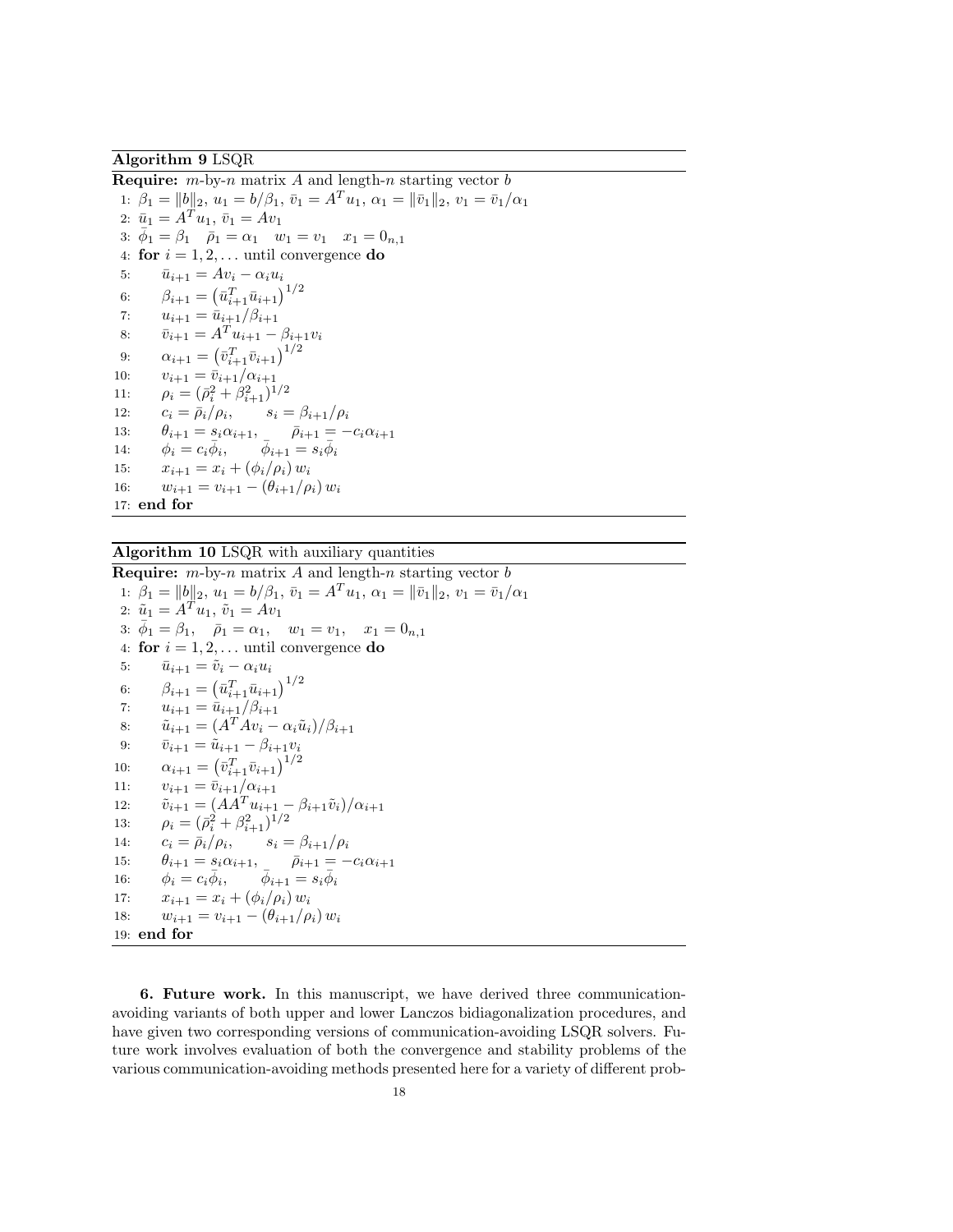#### Algorithm 11 CA-LSQR

**Require:**  $m$ -by-n matrix A and length-n starting vector  $b$ 1:  $\beta_1 = ||b||_2, u_1 = b/\beta_1, \bar{v}_1 = A^T u_1, \alpha_1 = ||\bar{v}_1||_2, v_1 = \bar{v}_1/\alpha_1$ 2:  $\tilde{u}_1 = A^T u_1, \, \tilde{v}_1 = A v_1$ 3:  $\bar{\phi}_1 = \beta_1$ ,  $\bar{\rho}_1 = \alpha_1$ ,  $w_1 = v_1$ ,  $x_1 = 0_{n,1}$ 4: for  $k = 0, 1, \dots$  until convergence do 5: Compute  $\mathcal{U}_k$ , a basis for  $\mathcal{K}_s(AA^T, u_{sk+1}), \tilde{\mathcal{U}}_k$ , a basis for  $\mathcal{K}_s(A^T A, A^T u_{sk+1}),$  $\mathcal{V}_k$ , a basis for  $\mathcal{K}_{s+1}(A^T A, v_{sk+1})$ , and  $\mathcal{V}_k$ , a basis for  $\mathcal{K}_s(AA^T, A v_{sk+1})$ . Let  $\mathcal{Y}_k = [\mathcal{U}_k, \tilde{\mathcal{V}}_k], \, \mathcal{Z}_k = [\mathcal{V}_k, \tilde{\mathcal{U}}_k].$ 6:  $G_k^{(\mathcal{Y})} = \mathcal{Y}_k^T \mathcal{Y}_k, \qquad G_k^{(\mathcal{Z})} = \mathcal{Z}_k^T \mathcal{Z}_k$ 7:  $u'_1 = e_1, v'_1 = e_1, \tilde{u}'_1 = e_{s+2}, \tilde{v}'_1 = e_{s+1}.$ 8:  $w'_1 = [0_{1,2s+1}, 1]^T$ ,  $x'_1 = 0_{2s+2,1}$ 9: for  $j = 1, \ldots, s$  do 10:  $\bar{u}'_{j+1} = \tilde{v}'_j - \alpha_{sk+j} u'_j$ 11:  $\beta_{sk+j+1} = \left(\bar{u}_{j+1}^{T} G_k^{(y)}\right)$  $\left(\mathcal{Y}\right) \bar{u}'_{j+1}$  $12:$  $\tilde{u}'_{j+1} = \tilde{u}'_{j+1}/\beta_{sk+j+1}$ 13:  $\tilde{u}'_{j+1} = (T_k^{(z)})$  $\tilde{u}_k^{(\mathcal{Z})} v'_j - \alpha_{sk+j} \tilde{u}'_j )/ \beta_{sk+j+1}$ 14:  $\bar{v}_{j+1}^j = \tilde{u}_{j+1}^j - \beta_{sk+j+1}v_j^j$ 15:  $\alpha_{sk+j+1} = \left(\bar{v}_{j+1}^{\prime T} G_k^{(\mathcal{Z})}\right)$  $_{k}^{(\mathcal{Z})}\bar{v}_{j+1}^{\prime}\Big)^{1/2}$ 16:  $v'_{j+1} = \bar{v}'_{j+1}/\alpha_{sk+j+1}$  $17:$  $y'_{j+1} = (T_k^{(\mathcal{Y})})$  $\hat{u}_k^{( \mathcal{Y})} u'_{j+1} - \beta_{sk+j+1} \tilde{v}'_j )/ \alpha_{sk+j+1}$ 18:  $\rho_{sk+j} = (\bar{\rho}_{sk+j}^2 + \beta_{sk+j+1}^2)^{1/2}$ 19:  $c_{sk+j} = \bar{\rho}_{sk+j}/\rho_{sk+j}, \qquad s_{sk+j} = \beta_{sk+j+1}/\rho_{sk+j}$ 20:  $\theta_{sk+j+1} = s_{sk+j}\alpha_{sk+j+1}, \qquad \bar{\rho}_{sk+j+1} = -c_{sk+j}\alpha_{sk+j+1}$ 21:  $\phi_{sk+j} = c_{sk+j} \overline{\phi}_{sk+j}, \qquad \overline{\phi}_{sk+j+1} = s_{sk+j} \overline{\phi}_{sk+j}$ 22:  $x'_{j+1} = x'_{j} + (\phi_{sk+j}/\rho_{sk+j}) w'_{j}$ 23:  $w'_{j+1} = [v'^T_{j+1}, 0]^T - (\theta_{sk+j+1}/\rho_{sk+j}) w'_j$ 24: end for 25:  $[u_{sk+2}, \ldots, u_{sk+s+1}] = \mathcal{Y}_k[u'_2, \ldots, u'_{s+1}]$ 26:  $[v_{sk+2}, \ldots, v_{sk+s+1}] = \mathcal{Z}_k[v'_2, \ldots, v'_{s+1}]$ 27:  $[x_{sk+2}, \ldots, x_{sk+s+1}] = [\mathcal{Z}_k, w_{sk+1}][x'_2, \ldots, x'_{s+1}] + x_{sk+1}1_{1,s}$ 28:  $[w_{sk+2}, \ldots, w_{sk+s+1}] = [\mathcal{Z}_k, w_{sk+j}][w'_2, \ldots, w'_{s+1}]$ 29: end for

lems (and different s values), as well as a performance study for both sequential and parallel versions. It is not clear from the derivations whether one method will always win over the others in terms of best speed per iteration or best convergence rate. The correct method to choose will depend on the structure and conditioning of the matrix, the requirements of the particular application, and machine-specific parameters such as cache size and relative latency/bandwidth cost.

Acknowledgements. This material is based upon work supported by the U.S. Department of Energy Office of Science, Office of Advanced Scientific Computing Research, Applied Mathematics program under Award Numbers DE-SC0004938, DE-SC0003959, and DE-SC0010200; by the U.S. Department of Energy Office of Science, Office of Advanced Scientific Computing Research, X-Stack program under Award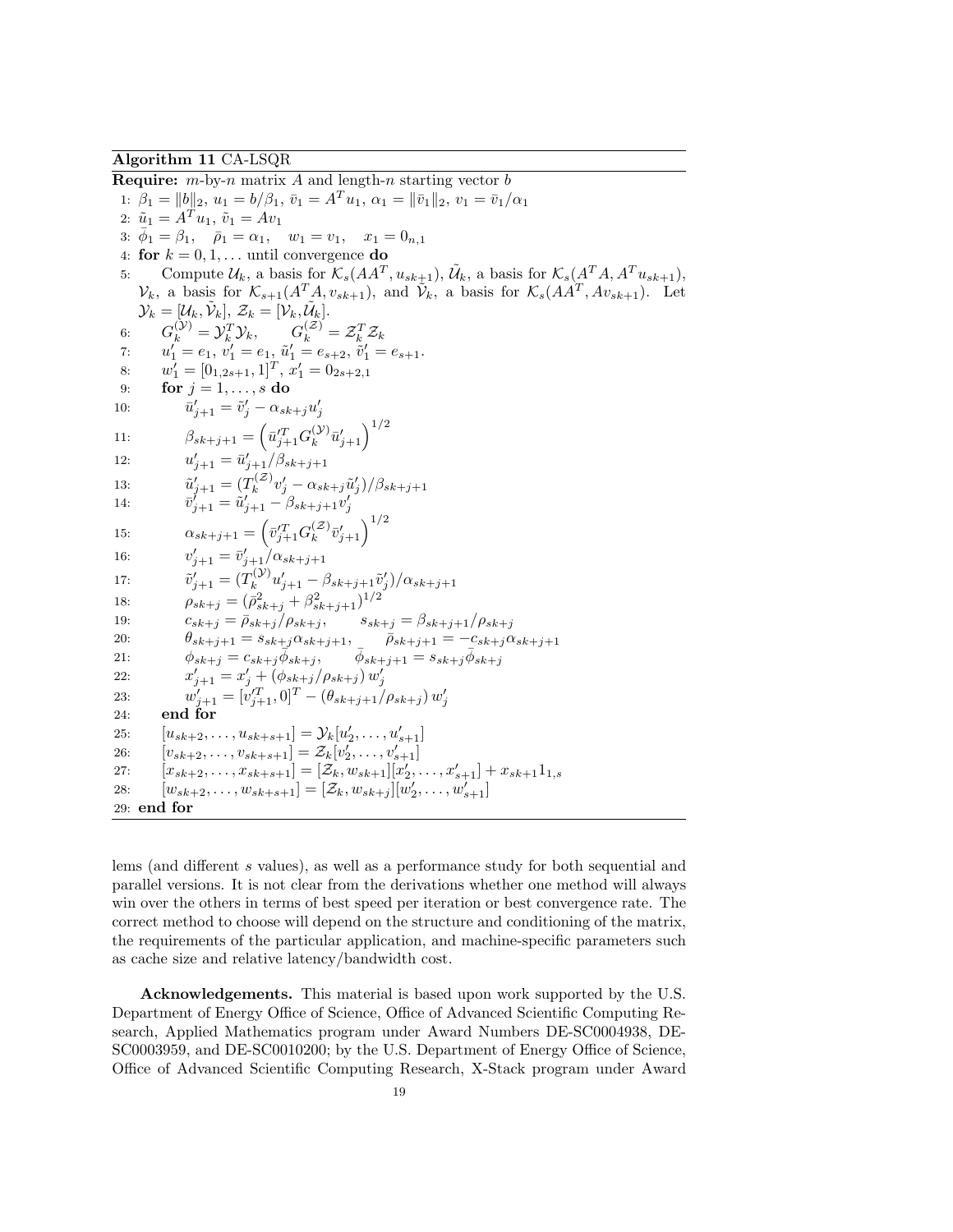Algorithm 12 CA-LSQR with alternating matrix powers

**Require:**  $m$ -by-n matrix A and length-n starting vector b 1:  $\beta_1 = ||b||_2, u_1 = b/\beta_1, \bar{v}_1 = A^T u_1, \alpha_1 = ||\bar{v}_1||_2, v_1 = \bar{v}_1/\alpha_1$ 2:  $\bar{\phi}_1 = \hat{\beta}_1$ ,  $\bar{\rho}_1 = \alpha_1$ ,  $w_1 = v_1$ ,  $x_1 = 0$ <sub>n,1</sub> 3: for  $k = 0, 1, \ldots$  until convergence do 4: Compute  $\mathcal{Z}_k$  and  $\mathcal{Y}_k$  such that  $A\underline{\mathcal{Z}}_k = \mathcal{Y}_k T_k$  and  $A^T \underline{\mathcal{Y}}_k = \mathcal{Z}_k \tilde{T}_k$ . 5:  $G_k^{(\mathcal{Z})} = \mathcal{Z}^T \mathcal{Z}, \quad G_k^{(\mathcal{Y})} = \mathcal{Y}^T \mathcal{Y}$ 6:  $v'_1 = e_1, u'_1 = e_1$ 7:  $w'_1 = [0_{1,2s+1}, 1]^T$ ,  $x'_1 = 0_{2s+2,1}$ 8: for  $j = 1, \ldots, s$  do 9:  $\bar{u}'_{j+1} = T_k v'_j - \alpha_{sk+j} u'_j$ 10:  $\beta_{sk+j+1} = \left(\bar{u}_{j+1}^{\prime T} G_k^{(\mathcal{Y})}\right)$  $_{k}^{(\mathcal{Y})}\bar{u}_{j+1}'\Big)^{1/2}$ 11:  $u'_{j+1} = \bar{u}'_{j+1}/\beta_{sk+j+1}$ 12:  $\overline{v}'_{j+1} = \tilde{T}_k u'_{j+1} - \beta_{sk+j+1} v'_j$ 13:  $\alpha_{sk+j+1} = \left(\bar{v}_{j+1}^{\prime T} G_k^{(\mathcal{Z})}\right)$  $_{k}^{(\mathcal{Z})}\bar{v}_{j+1}^{\prime}\Big)^{1/2}$  $14:$  $\bar{v}'_{j+1} = \bar{v}'_{j+1}/\alpha_{sk+j+1}$ 15:  $\rho_{sk+j} = (\bar{\rho}_{sk+j}^2 + \beta_{sk+j+1}^2)^{1/2}$ 16:  $c_{sk+j} = \bar{\rho}_{sk+j}/\rho_{sk+j}, \qquad s_{sk+j} = \beta_{sk+j+1}/\rho_{sk+j}$ 17:  $\theta_{sk+j+1} = s_{sk+j}\alpha_{sk+j+1}, \qquad \bar{\rho}_{sk+j+1} = -c_{sk+j}\alpha_{sk+j+1}$ 18:  $\phi_{sk+j} = c_{sk+j} \overline{\phi}_{sk+j}, \qquad \overline{\phi}_{sk+j+1} = s_{sk+j} \overline{\phi}_{sk+j}$ 19:  $x'_{j+1} = x'_{j} + (\phi_{sk+j}/\rho_{sk+j}) w'_{j}$ 20:  $w'_{j+1} = [v'^T_{j+1}, 0]^T - (\theta_{sk+j+1}/\rho_{sk+j}) w'_j$ 21: end for 22:  $[u_{sk+2}, \ldots, u_{sk+s+1}] = \mathcal{Y}_k[u'_2, \ldots, u'_{s+1}]$ 23:  $[v_{sk+2}, \ldots, v_{sk+s+1}] = \mathcal{Z}_k[v'_2, \ldots, v'_{s+1}]$ 24:  $[x_{sk+2}, \ldots, x_{sk+s+1}] = [\mathcal{Z}_k, w_{sk+1}][x'_2, \ldots, x'_{s+1}] + x_{sk+1}1_{1,s}$ 25:  $[w_{sk+2}, \ldots, w_{sk+s+1}] = [\mathcal{Z}_k, w_{sk+j}][w'_2, \ldots, w'_{s+1}]$ 26: end for

Numbers DE-SC0005136, DE-SC0008699, DE-SC0008700, and AC02-05CH11231; by DARPA Award Number HR0011-12-2-0016, as well as contributions from Intel, Oracle, and MathWorks.

#### REFERENCES

- [1] G. Ballard, E. Carson, J. Demmel, M. Hoemmen, N. Knight, and O. Schwartz, Communication lower bounds and optimal algorithms for numerical linear algebra, Acta Numerica, 23 (2014), pp. 1–155.
- [2] E. CARSON AND J. DEMMEL, Accuracy of the s-step Lanczos method for the symmetric eigenproblem, Tech. Report UCB/EECS-2014-165, EECS Dept., U.C. Berkeley, Sep 2014.
- [3] E. CARSON, N. KNIGHT, AND J. DEMMEL, Avoiding communication in nonsymmetric Lanczosbased Krylov subspace methods, SIAM J. Sci. Comp., 35 (2013).
- [4] A. CHRONOPOULOS AND C. GEAR, On the efficient implementation of preconditioned s-step conjugate gradient methods on multiprocessors with memory hierarchy, Parallel Comput., 11 (1989), pp. 37–53.
- [5]  $\_\_\_\_\$ g s-step iterative methods for symmetric linear systems, J. Comput. Appl. Math, 25 (1989), pp. 153–168.
- [6] A. Chronopoulos and C. Swanson, Parallel iterative s-step methods for unsymmetric linear systems, Parallel Comput., 22 (1996), pp. 623–641.